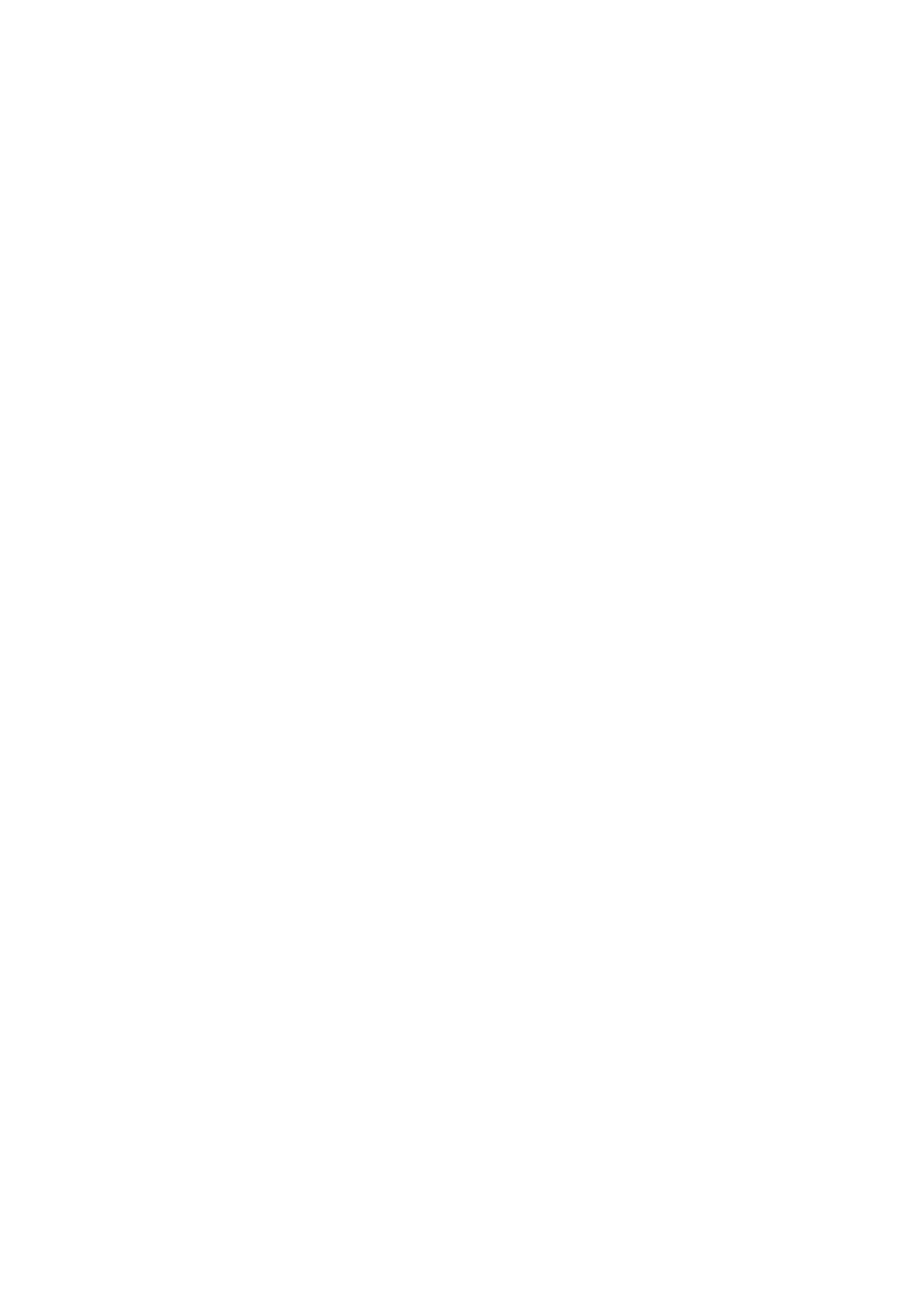**Members' Research Service: Research Paper Gwasanaeth Ymchwil yr Aelodau: Papur Ymchwil** 



Cynulliad National Cenedlaethol Assembly for Cymru Wales

# **Final Budget 2008**

Eleanor Roy & Martin Jennings

December 2008

Paper number: 08/4062/er/mj

© National Assembly for Wales Commission 2008

© Comisiwn Cynulliad Cenedlaethol Cymru 2008

Enquiry no: 08/4062/er Date: 3<sup>rd</sup> December 2008

Members' Research Service briefings are compiled for the benefit of Assembly Members and their support staff. Authors are available to discuss the contents of these papers with Members and their staff but cannot advise members of the general public. We welcome comments on our briefings; these should be sent to the Members' Research Service, National Assembly for Wales, Cardiff CF99 1NA or e-mailed to MembersLibrary@wales.gsi.gov.uk.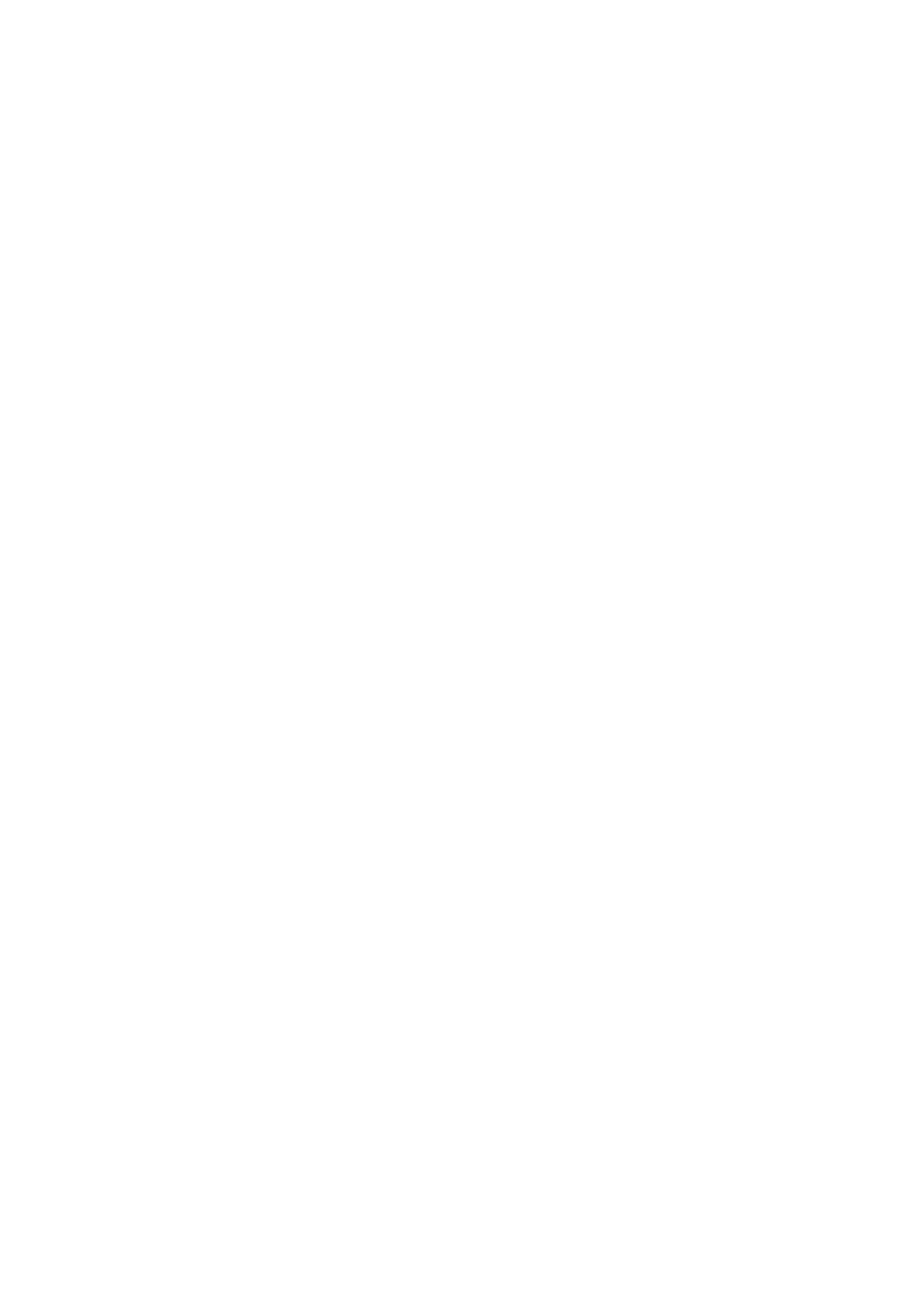# **Executive Summary**

The budget changes below are in absolute terms, no adjustments have been made for inflation. The current rate of inflation, using the Consumer Price Index (CPI) as at October 2008 is 4.5%. The latest estimate for the GDP deflator provided by the Treasury is 1.5% for 2009-10 and 2.75% for 2010-11.

- Total Managed Expenditure (TME) allocated to Welsh Assembly Government departments is planned to increase by £633.6 million, (4.3%) in 2009-10 in comparison to 2008-09, and by £451.4 million, (2.9%) in 2010-11 in comparison to 2009-10.
- Department Expenditure Limit (DEL) is planned to increase by £619.8 million (4.3%) in 2009-10 in comparison to 2008-09, and by £402.5 million (2.7%) in 2010- 11 in comparison to 2009-10.
- Annually Managed Expenditure (AME) is planned to increase by £13.8 million (2.6%) in 2009-10 in comparison to 2008-09, and by £48.9 million (8.9%) in 2010- 11 in comparison to 2009-10.
- The new Final Budget plans for Total Assembly Main Expenditure Group (MEG) allocations for 2009-10 are £638,000 higher than that stated in the draft budget proposals. This represents a transfer from the revenue reserves to the Central Services and Administration MEG.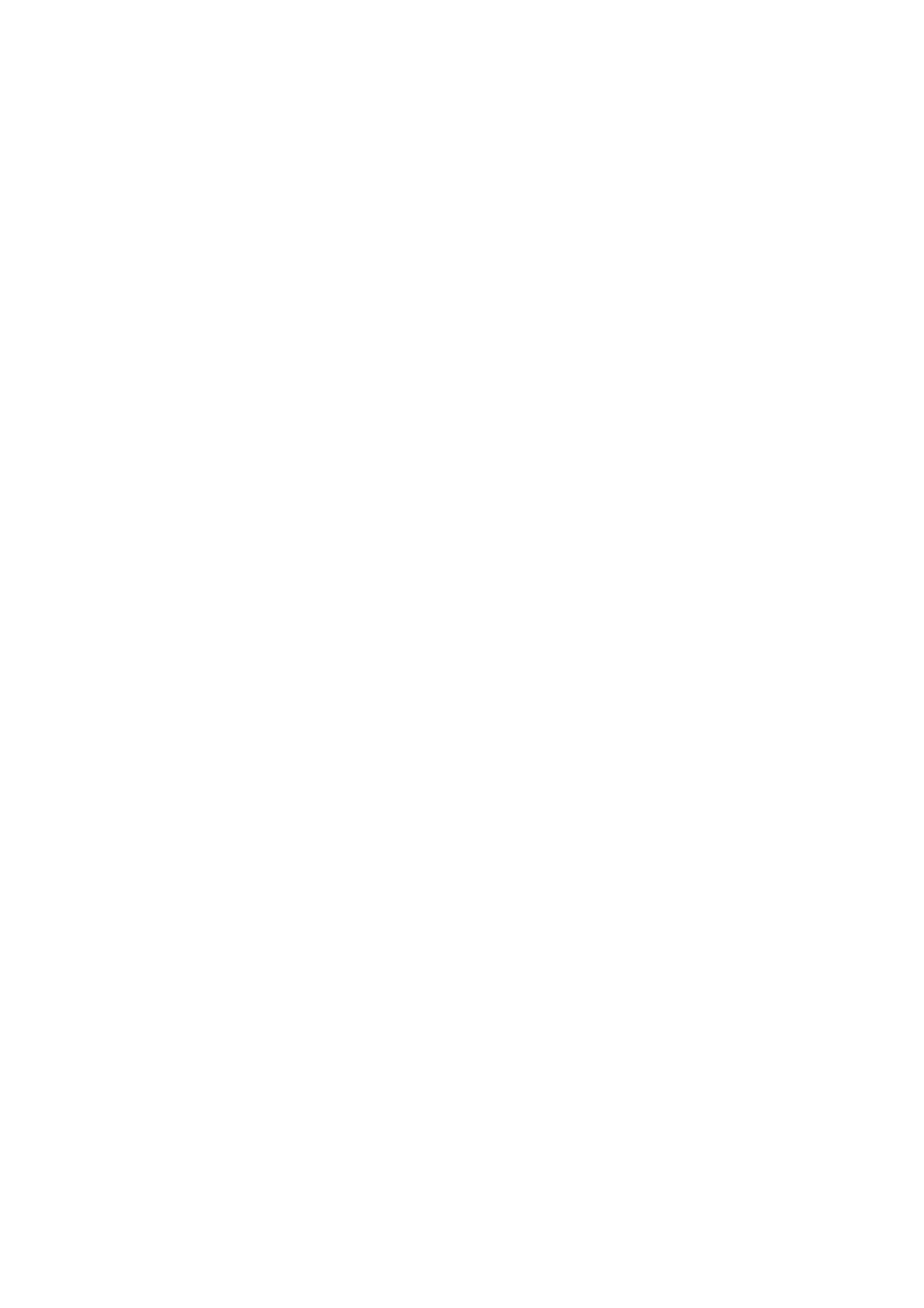

# **Contents**

| 1 <sub>1</sub>          |                                                                     |  |
|-------------------------|---------------------------------------------------------------------|--|
| 2.                      |                                                                     |  |
| 3.                      | Year-on-year comparisons of Departmental Expenditure Limits (DEL) 4 |  |
| 4.<br>4.1<br>4.2        |                                                                     |  |
| 5.<br>5.1<br>5.2<br>5.3 | Comparison of Final Budget 2008 with Draft Budget 2008  10          |  |
| 6.                      |                                                                     |  |
| <b>Annex A</b>          |                                                                     |  |
| <b>Annex B</b>          | Summary of key issues for Welsh Block Funding in the Pre-Budget     |  |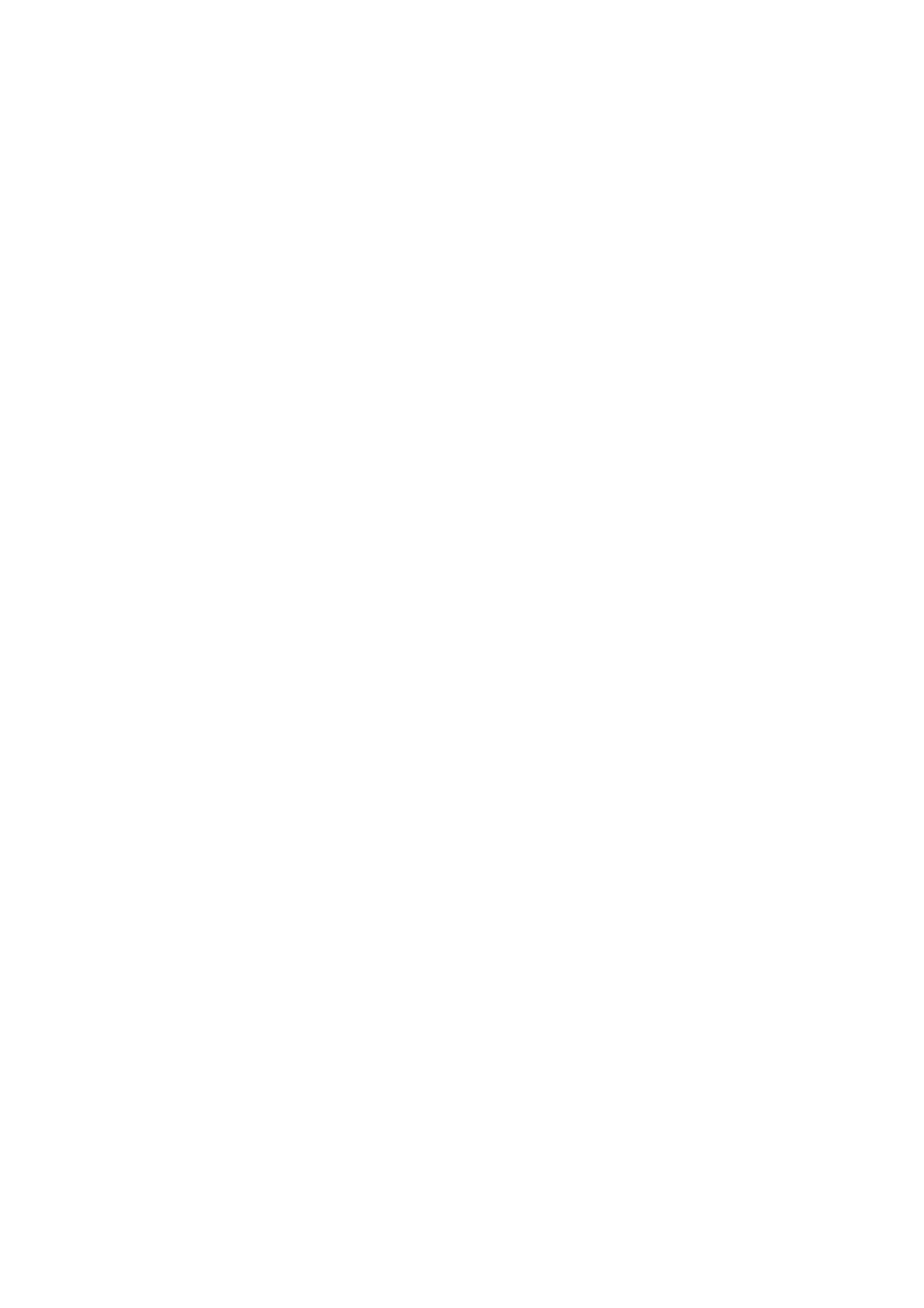Cynulliad National Cenedlaethol Assembly for Cymru Wales

# <span id="page-8-0"></span>**Final Budget 2008**

# **1. Introduction**

The Final Budget Motion 2009-[1](#page-8-1)0<sup>1</sup> was laid by the Minister for Finance and Public Service Delivery (Andrew Davies) on 2nd December 2008, as required under Standing Order [2](#page-8-2)7.17. The Minister also issued a Written Statement to introduce the motion. $2$  The budget motion was accompanied by: Indicative Resource and Cash Allocations for 2010-11,<sup>[3](#page-8-3)</sup> a narrative document,<sup>[4](#page-8-4)</sup> which provides additional information on spending plans at the Spending Programme Area (SPA) level, and summary tables summarising the Main Expenditure Group (MEG) allocations.<sup>[5](#page-8-5)</sup>

The Final Budget 2008 sets out the Welsh Assembly Government's spending plans for the financial years 2009-10 and 2010-11. It updates the spending plans set out in the Final Budget 2007.

Additional information on the recent announcement by the Welsh Assembly Government on the Strategic Capital Investment Framework (SCIF) can be found in Annex A. Also, the effect of the Pre Budget Report 2008 on the Welsh block is discussed in Annex B. These do not form part of the Final Budget 2008, but are included for information.

 $\overline{a}$ 

<span id="page-8-2"></span><span id="page-8-1"></span><sup>1</sup> [GEN-LD7312 Final Budget Motion 2009-10 \(2nd December 2008\).](http://www.assemblywales.org/bus-home/bus-guide-docs-pub/bus-business-documents/bus-business-documents-doc-laid/gen-ld7312-e.pdf?langoption=3&ttl=GEN-LD7312%20-%20Final%20Budget%20Motion%202009-10) [as at 3 December 2008].<br>[Welsh Assembly Government, Andrew Davies \(Minister for Finance and Public Service Delivery\),](http://wales.gov.uk/about/cabinet/cabinetstatements/2008/2777834/?lang=en) *Final Budget 2009-10*, [Cabinet \(Written\) Statement, 2nd December 2008.](http://wales.gov.uk/about/cabinet/cabinetstatements/2008/2777834/?lang=en) [as at [3](http://wales.gov.uk/about/cabinet/cabinetstatements/2008/2777834/?lang=en) December 2008].<br>
<sup>3</sup> [Indicative Resource and Cash Allocations for 2010-11 \(December 2008\)](http://wales.gov.uk/docs/finance/report/081202annexenglish.pdf?lang=en) [as at 3 December 2008].<br>
<sup>4</sup> [Final Budget 2009-10 Report \(December 2008\).](http://wales.gov.uk/docs/finance/report/081202noteenglish.pdf?lang=en)

<span id="page-8-5"></span><span id="page-8-4"></span><span id="page-8-3"></span>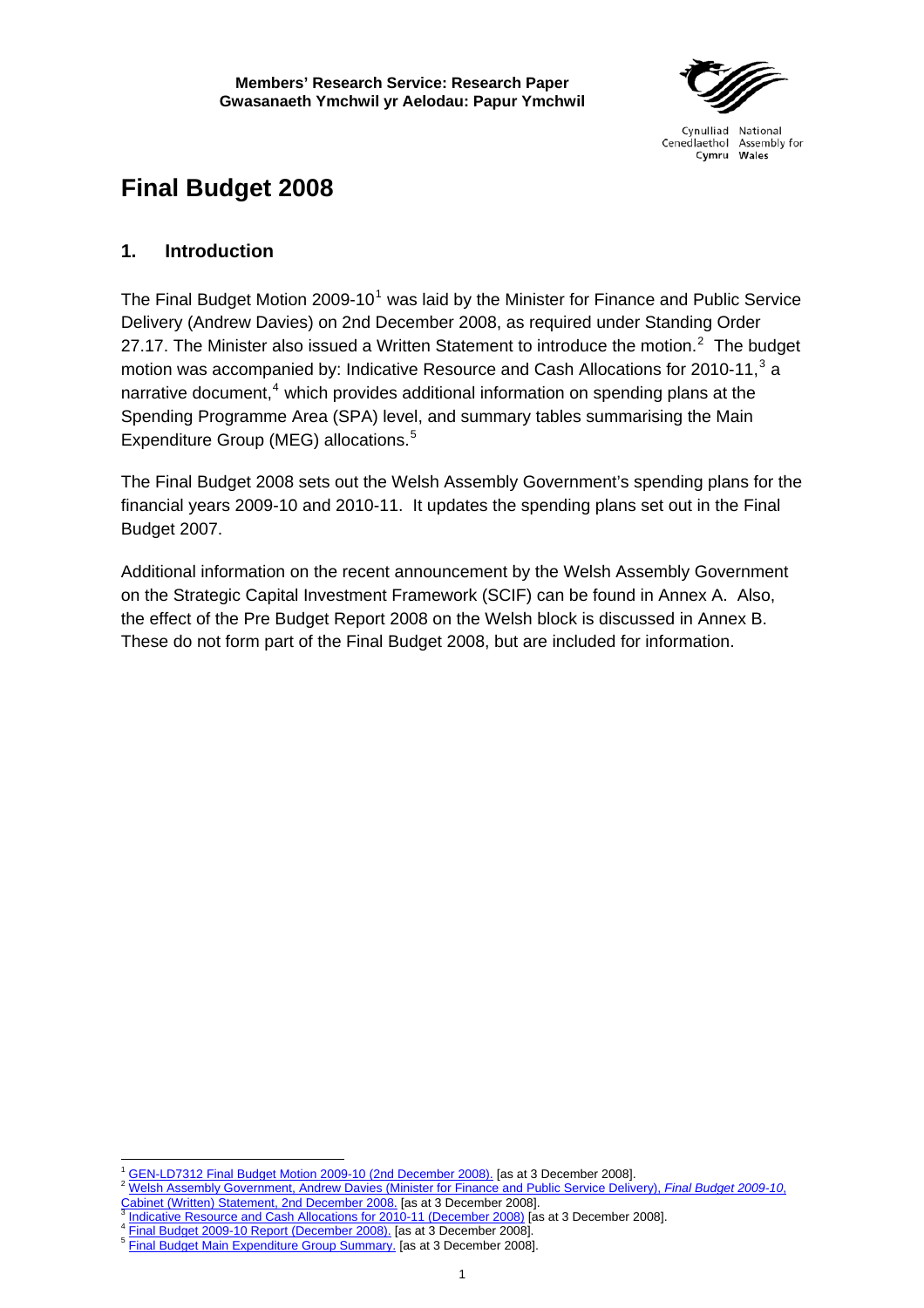

# <span id="page-9-0"></span>**2. Overall Trends**

Total Managed Expenditure (TME) represents the revenue and capital spending of the public sector and is made up of Department Expenditure Limits (DEL) and Annually Managed Expenditure (AME).

DEL is normally set over three year periods as part of the UK Government's Spending Review (SR). Most of the DEL is unhypothecated and allows the Welsh Assembly Government full discretion over its spending priorities (known as 'assigned budget' items). Changes in provision for those items are determined through the Barnett Formula. Some elements of DEL however, are ring-fenced and can only be used for specified purposes. DEL is divided into Revenue DEL and Capital DEL. Under Treasury rules revenue DEL can be transferred to capital DEL, but not vice versa.

AME covers items whose provision cannot be reasonably subject to firm multi-year limits (such as Common Agricultural Policy) and thus is reviewed and set annually (in March). AME is demand led and can only be allocated to the programme for which it is assigned. Further AME can be drawn down from the Treasury should it be required, while any unspent portion will be reclaimed by the Treasury.

Tables 1 and 2 below provide details of TME in absolute terms and how this is allocated to DEL and AME, as well as a year-on-year comparison. Tables 3 and 4 provide the same information in real terms.

The figures shown as real terms are adjusted figures to show equivalent expenditure for each year at 2008-09 prices. The absolute expenditure figure for each year is adjusted using the GDP deflator, this is a measure of the movement in prices of UK inputs into the economy, used by the UK Government to track changes in prices.<sup>[6](#page-9-1)</sup> We have used agreed Treasury GDP deflator figures of 1.5% for 2009-10 and 2.75% for 2010-11, the annual deflator has been increased using compound interest on an annual basis.

<span id="page-9-1"></span> $\overline{a}$ 6 [HM Treasury. Gross Domestic Product \(GDP\) deflators](http://www.hm-treasury.gov.uk/data_gdp_index.htm) [as at 3 December 2008].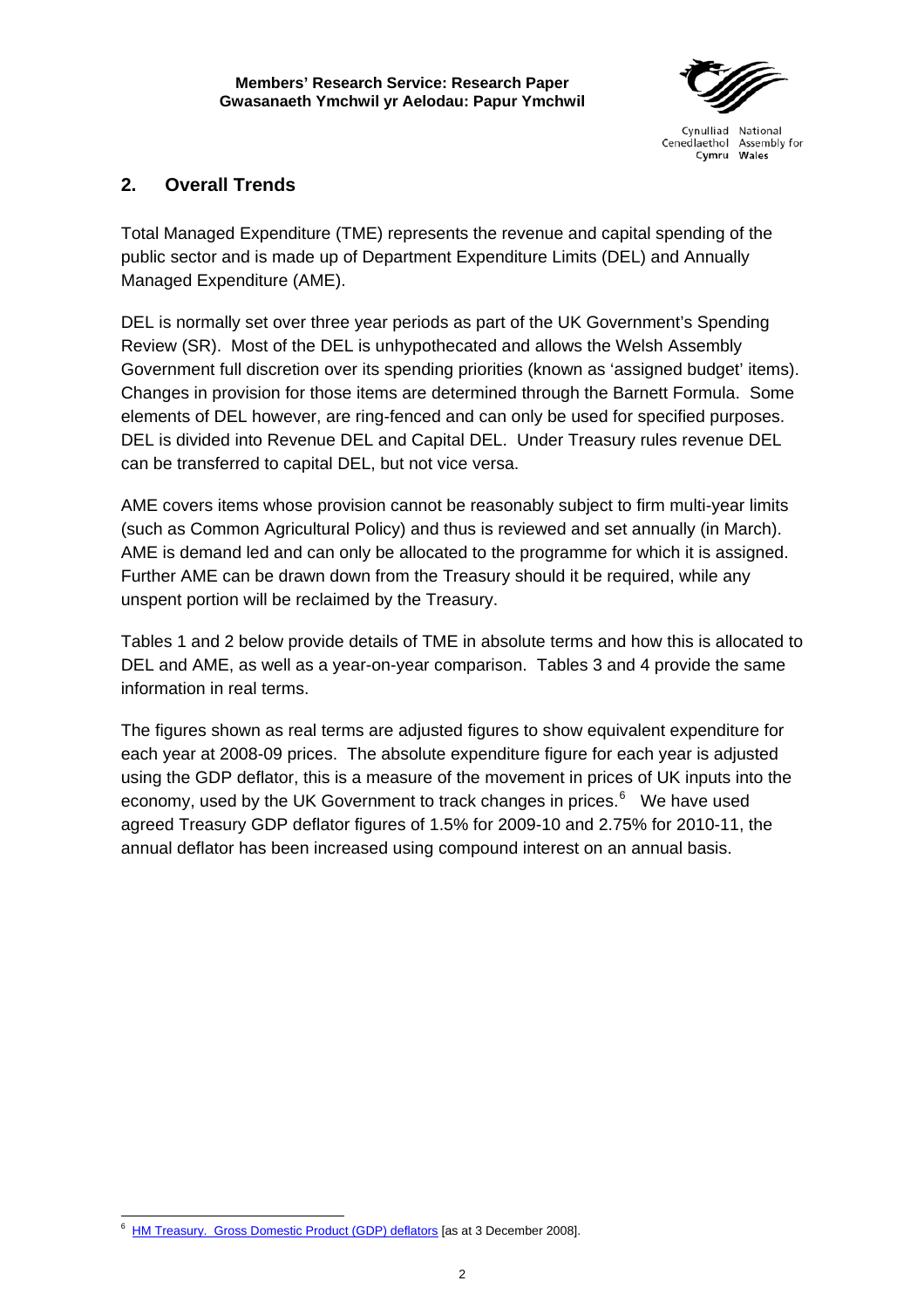

|                                  |                                                          |               |               | £ millions   |
|----------------------------------|----------------------------------------------------------|---------------|---------------|--------------|
|                                  |                                                          | 2008-09       | 2009-10       |              |
|                                  |                                                          | <b>Final</b>  | <b>Final</b>  | 2010-11      |
|                                  |                                                          | <b>Budget</b> | <b>Budget</b> | <b>Plans</b> |
|                                  |                                                          |               |               |              |
| <b>Total DEL</b>                 |                                                          | 14,366.8      | 14,986.6      | 15,389.1     |
|                                  | Revenue DEL                                              | 12,789.4      | 13,358.8      | 13,788.5     |
|                                  | Capital DEL                                              | 1,577.3       | 1.627.8       | 1,600.6      |
| AME                              |                                                          | 534.7         | 548.5         | 597.4        |
| <b>Total Managed Expenditure</b> |                                                          | 14,901.5      | 15,535.1      | 15,986.5     |
|                                  | Between Welch Assembly Ostromous ast Fixel Business 0000 |               |               |              |

#### **Table 1: Allocation of TME to AME and DEL: absolute terms**

**Source**: Welsh Assembly Government Final Budget 2008.

#### **Table 2: Year-on-year comparison of TME in absolute terms**

|       |          |                                             | <i><b>£millions</b></i> |  |
|-------|----------|---------------------------------------------|-------------------------|--|
|       |          |                                             |                         |  |
|       |          | 2009-10                                     |                         |  |
| (£m)  | per cent | $(\pmb{\pounds}m)$                          | per cent                |  |
|       |          |                                             |                         |  |
| 619.8 | 4.3      | 402.5                                       | 2.7                     |  |
| 569.3 | 4.5      | 429.7                                       | 3.2                     |  |
| 50.4  | 3.2      | $-27.2$                                     | $-1.7$                  |  |
| 13.8  | 2.6      | 48.9                                        | 8.9                     |  |
| 633.6 | 4.3      | 451.4                                       | 2.9                     |  |
|       |          | 2009-10 Final Budget<br>compared to 2008-09 | 2010-11 compared to     |  |

**Source:** Members' Research Service calculations from Welsh Assembly Government Final Budget 2008.

#### **Table 3: Allocation of TME to AME and DEL: real terms**

|                                  |             |               |               | <i><b>£millions</b></i> |
|----------------------------------|-------------|---------------|---------------|-------------------------|
|                                  |             | 2008-09       | 2009-10       |                         |
|                                  |             | <b>Final</b>  | <b>Final</b>  | 2010-11                 |
|                                  |             | <b>Budget</b> | <b>Budget</b> | <b>Plans</b>            |
|                                  |             |               |               |                         |
| <b>Total DEL</b>                 |             | 14,366.8      | 14,765.1      | 14,755.9                |
|                                  | Revenue DEL | 12,789.4      | 13,161.4      | 13,221.2                |
|                                  | Capital DEL | 1,577.3       | 1,603.7       | 1,534.7                 |
| AME                              |             | 534.7         | 540.4         | 572.8                   |
| <b>Total Managed Expenditure</b> |             | 14,901.5      | 15,305.5      | 15.328.7                |

**Source**: Welsh Assembly Government Final Budget 2008.

#### **Table 4: Year-on-year comparison of TME in real terms**

|                                                                                                |                     |                      |                     | <i><b>£millions</b></i> |  |
|------------------------------------------------------------------------------------------------|---------------------|----------------------|---------------------|-------------------------|--|
|                                                                                                |                     | 2009-10 Final Budget | 2010-11 compared to |                         |  |
|                                                                                                | compared to 2008-09 |                      | 2009-10             |                         |  |
|                                                                                                | (£m)                | per cent             | (£m)                | per cent                |  |
|                                                                                                |                     |                      |                     |                         |  |
| <b>Total DEL</b>                                                                               | 398.3               | 2.8                  | $-9.2$              | $-0.1$                  |  |
| Revenue DEL                                                                                    | 371.9               | 2.9                  | 59.8                | 0.5                     |  |
| Capital DEL                                                                                    | 26.4                | 1.7                  | $-69.0$             | $-4.3$                  |  |
| AME                                                                                            | 5.7                 | 1.1                  | 32.4                | 6.0                     |  |
| <b>Total Managed Expenditure</b>                                                               | 404.0               | 2.7                  | 23.2                | 0.2                     |  |
| Causes: Mambara' Descorph Cangos coloulations from Walsh Assembly Covernment Final Budget 2000 |                     |                      |                     |                         |  |

**Source:** Members' Research Service calculations from Welsh Assembly Government Final Budget 2008.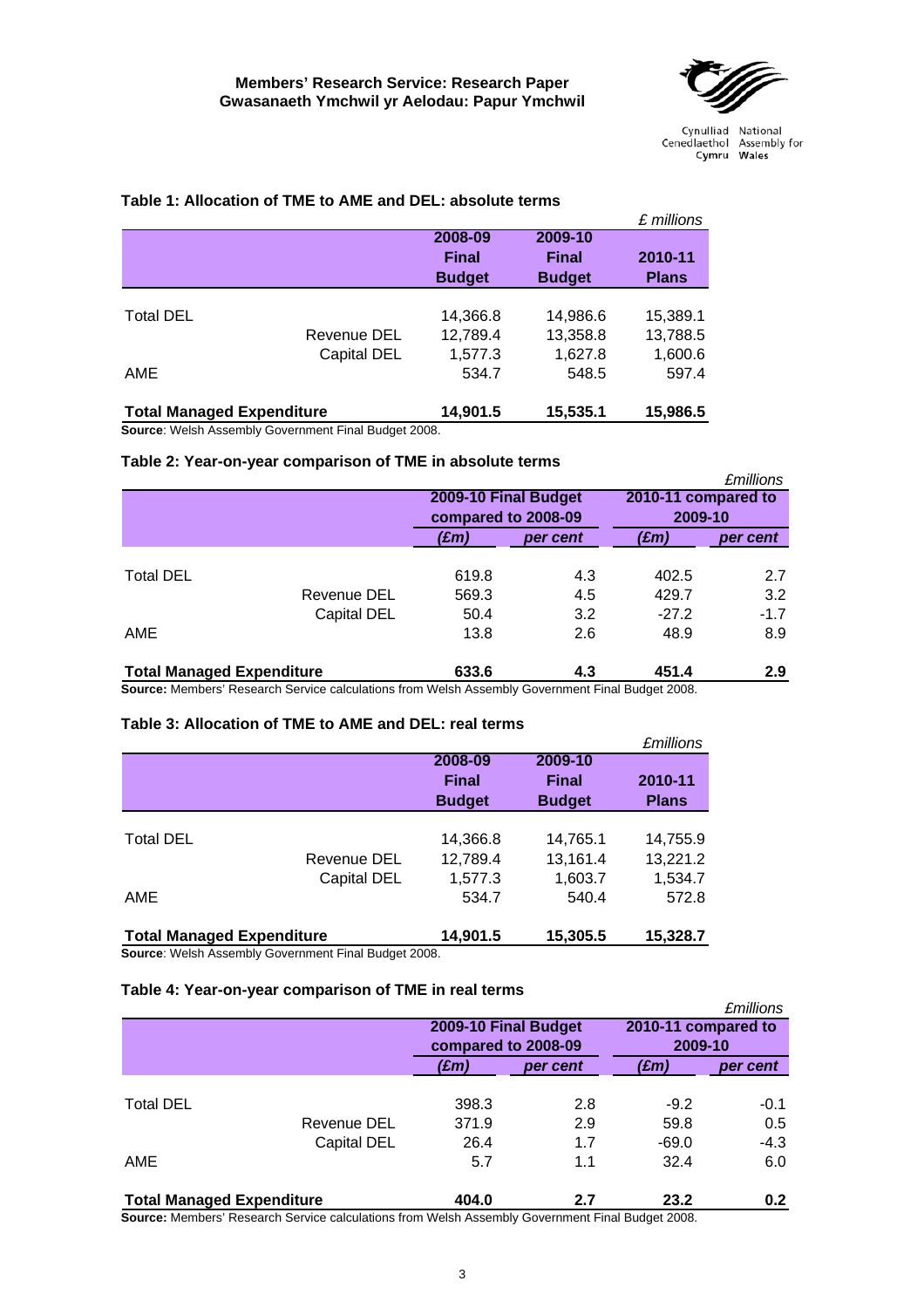

Cymru Wales

## <span id="page-11-0"></span>**3. Year-on-year comparisons of Departmental Expenditure Limits (DEL)**

DEL is broken down by Main Expenditure Group (MEG), and then further divided into Spending Programme Areas (SPAs).

Table 5 provides information on the DEL by MEG in absolute terms, including the current financial year 2008-09 as the base year. Table 6 shows the DEL in real terms (at 2008-09 prices).

#### **Table 5: DEL by main expenditure group 2008-09 to 2010-11 in absolute terms**

|                                                   |               | <b>Budgets</b> |            | Year-on-year differences |          |           |          |
|---------------------------------------------------|---------------|----------------|------------|--------------------------|----------|-----------|----------|
|                                                   | 2008-09       | 2009-10        |            | 2009-10                  | 2009-10  | 2010-11   | 2010-11  |
| <b>Main Expenditure Group</b>                     | <b>Final</b>  | Final          | 2010-11    | increase on              | increase | increase  | increase |
|                                                   | <b>Budget</b> | <b>Budget</b>  | plans (£m) | 2008-09                  | on 2008- | on 2009-  | on 2009- |
|                                                   | $(\text{Em})$ | $(\text{Em})$  |            | $(\text{fm})$            | 09(%)    | 10 $E(m)$ | 10(%)    |
|                                                   |               |                |            |                          |          |           |          |
| <b>Health and Social Services</b>                 | 5.692.5       | 5,995.0        | 6.178.0    | 302.6                    | 5.3      | 182.9     | 3.1      |
| Social Justice and Local Government               | 4.268.4       | 4.403.5        | 4,535.8    | 135.1                    | 3.2      | 132.3     | 3.0      |
| Economy and Transport                             | 1.161.1       | 1.185.5        | 1.194.2    | 24.4                     | 2.1      | 8.7       | 0.7      |
| Children, Education, Lifelong Learning and Skills | 1.777.9       | 1.876.0        | 1.920.0    | 98.1                     | 5.5      | 44.0      | 2.3      |
| Environment, Sustainability and Housing           | 734.7         | 757.6          | 777.4      | 22.9                     | 3.1      | 19.8      | 2.6      |
| <b>Rural Affairs</b>                              | 147.4         | 152.4          | 156.0      | 5.0                      | 3.4      | 3.6       | 2.4      |
| Heritage                                          | 155.6         | 161.5          | 162.4      | 5.8                      | 3.8      | 0.9       | 0.6      |
| Public Services and Performance                   | 59.5          | 59.8           | 60.2       | 0.3                      | 0.5      | 0.4       | 0.6      |
| Central Services and Administration               | 369.7         | 395.3          | 405.3      | 25.6                     | 6.9      | 10.0      | 2.5      |
| <b>Total DEL allocations</b>                      | 14.366.8      | 14.986.6       | 15.389.1   | 619.8                    | 4.3      | 402.5     | 2.7      |

**Source:** Members' Research Service calculations from Welsh Assembly Government Final Budget 2008.

#### **Table 6: DEL by main expenditure group 2008-09 to 2010-11 in real terms**

|                                                   | <b>Budgets</b>                                     |                                                           |                         |                                                    | Year-on-vear differences                 |                                              |                                           |
|---------------------------------------------------|----------------------------------------------------|-----------------------------------------------------------|-------------------------|----------------------------------------------------|------------------------------------------|----------------------------------------------|-------------------------------------------|
| <b>Main Expenditure Group</b>                     | 2008-09<br>Final<br><b>Budget</b><br>$(\text{fm})$ | 2009-10<br><b>Final</b><br><b>Budget</b><br>$(\text{fm})$ | 2010-11<br>$plans$ (£m) | 2009-10<br>increase on<br>2008-09<br>$(\text{fm})$ | 2009-10<br>increase<br>on 2008-<br>09(%) | 2010-11<br>increase<br>on 2009-<br>10 $E(m)$ | 2010-11<br>increase<br>on 2009-<br>10 (%) |
| <b>Health and Social Services</b>                 | 5.692.5                                            | 5.906.4                                                   | 5.923.8                 | 214.0                                              | 3.8                                      | 17.3                                         | 0.3                                       |
| Social Justice and Local Government               | 4.268.4                                            | 4.338.4                                                   | 4.349.2                 | 70.0                                               | 1.6                                      | 10.8                                         | 0.2                                       |
| Economy and Transport                             | 1.161.1                                            | 1.168.0                                                   | 1.145.0                 | 6.9                                                | 0.6                                      | $-23.0$                                      | $-2.0$                                    |
| Children, Education, Lifelong Learning and Skills | 1.777.9                                            | 1.848.2                                                   | 1.841.0                 | 70.4                                               | 4.0                                      | $-7.2$                                       | $-0.4$                                    |
| Environment, Sustainability and Housing           | 734.7                                              | 746.4                                                     | 745.4                   | 11.7                                               | 1.6                                      | $-1.0$                                       | $-0.1$                                    |
| <b>Rural Affairs</b>                              | 147.4                                              | 150.1                                                     | 149.6                   | 2.8                                                | 1.9                                      | $-0.5$                                       | $-0.4$                                    |
| Heritage                                          | 155.6                                              | 159.1                                                     | 155.7                   | 3.5                                                | 2.2                                      | $-3.4$                                       | $-2.1$                                    |
| <b>Public Services and Performance</b>            | 59.5                                               | 58.9                                                      | 57.7                    | $-0.6$                                             | $-1.0$                                   | $-1.2$                                       | $-2.1$                                    |
| Central Services and Administration               | 369.7                                              | 389.5                                                     | 388.6                   | 19.7                                               | 5.3                                      | $-0.9$                                       | $-0.2$                                    |
| <b>Total DEL allocations</b>                      | 14.366.8                                           | 14.765.1                                                  | 14.755.9                | 398.3                                              | 2.8                                      | $-9.2$                                       | $-0.1$                                    |

**Source:** Members' Research Service calculations from Welsh Assembly Government Final Budget 2008.

- DEL is planned to increase by 4.3% (£619.8 million) in absolute terms in 2009-10 and by 2.7% (£402.5 million) in absolute terms in 2010-11.
- ♦ The biggest percentage increase in 2009-10 will be received by the Central Services and Administration MEG, 6.9%; however the largest actual increase will be received by the Health and Social Services MEG, £303 million.

Table 7 shows each Main Expenditure Group as a proportion of the total Welsh Assembly Government DEL allocation for each year.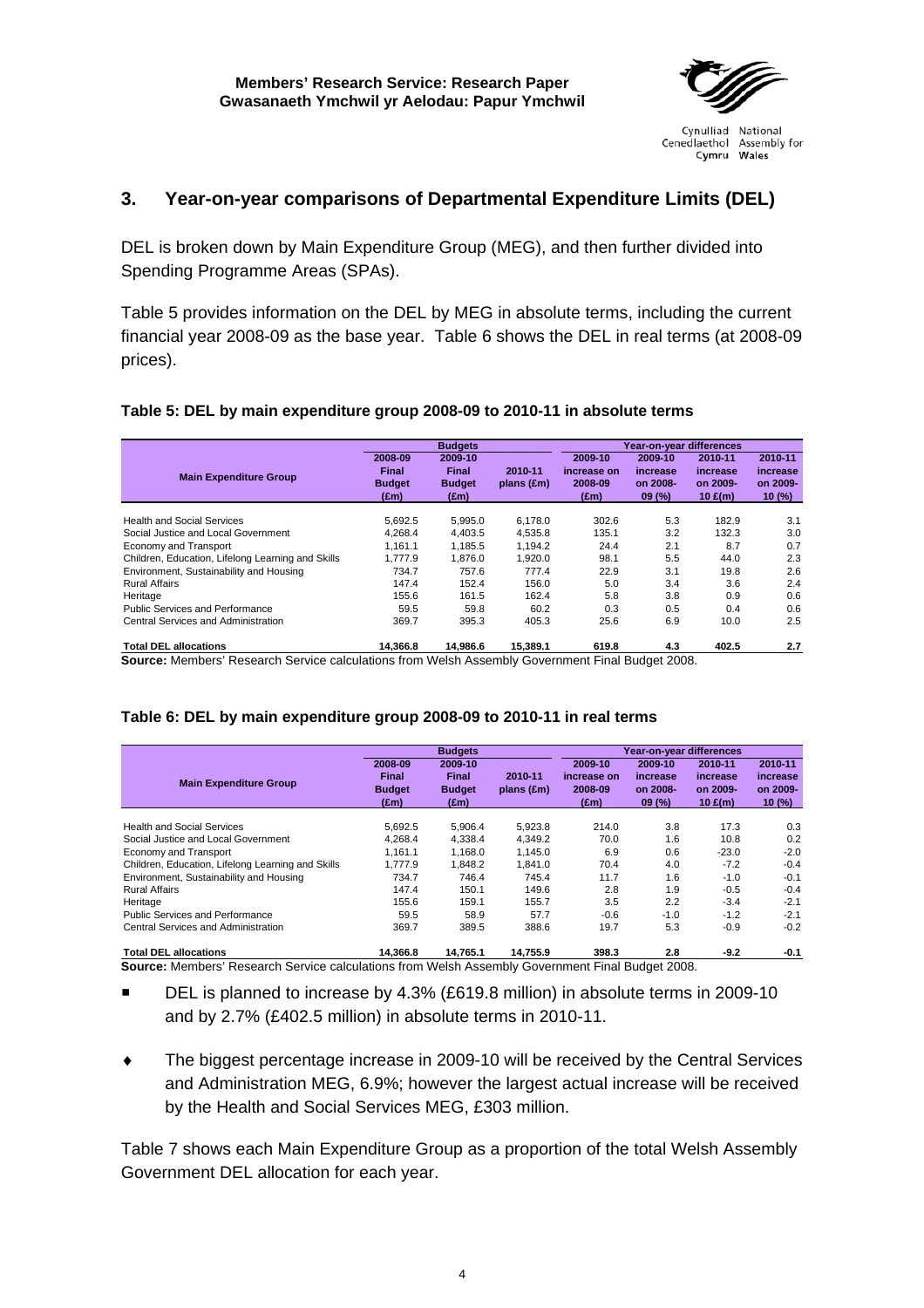

|                                                   |         |         | Per cent |
|---------------------------------------------------|---------|---------|----------|
| <b>Main Expenditure Group</b>                     | 2008-09 | 2009-10 | 2010-11  |
|                                                   |         |         |          |
| <b>Health and Social Services</b>                 | 39.6    | 40.0    | 40.1     |
| Social Justice and Local Government               | 29.7    | 29.4    | 29.5     |
| Economy and Transport                             | 8.1     | 7.9     | 7.8      |
| Children, Education, Lifelong Learning and Skills | 12.4    | 12.5    | 12.5     |
| Environment, Sustainability and Housing           | 5.1     | 5.1     | 5.1      |
| <b>Rural Affairs</b>                              | 1.0     | 1.0     | 1.0      |
| Heritage                                          | 1.1     | 1.1     | 1.1      |
| <b>Public Services and Performance</b>            | 0.4     | 0.4     | 0.4      |
| <b>Central Services and Administration</b>        | 2.6     | 2.6     | 2.6      |

#### **Table 7: Main Expenditure Groups as a proportion of the Welsh Assembly Government DEL**

**Source:** Members' Research Service calculations from Welsh Assembly Government Final Budget 2008.

The Health and Social Services and Social Justice and Local Government MEGs receive by far the largest proportion of the available DEL; together these MEGs represent almost 70% of the total Welsh Assembly Government DEL allocation.

Figure 1 provides information on the DEL allocation for each main expenditure group in absolute terms, whilst figure 2 shows the absolute terms percentage changes. Figure 3 provide the percentage changes in real terms.



**Figure 1: Absolute terms DEL budget by Main Expenditure Group**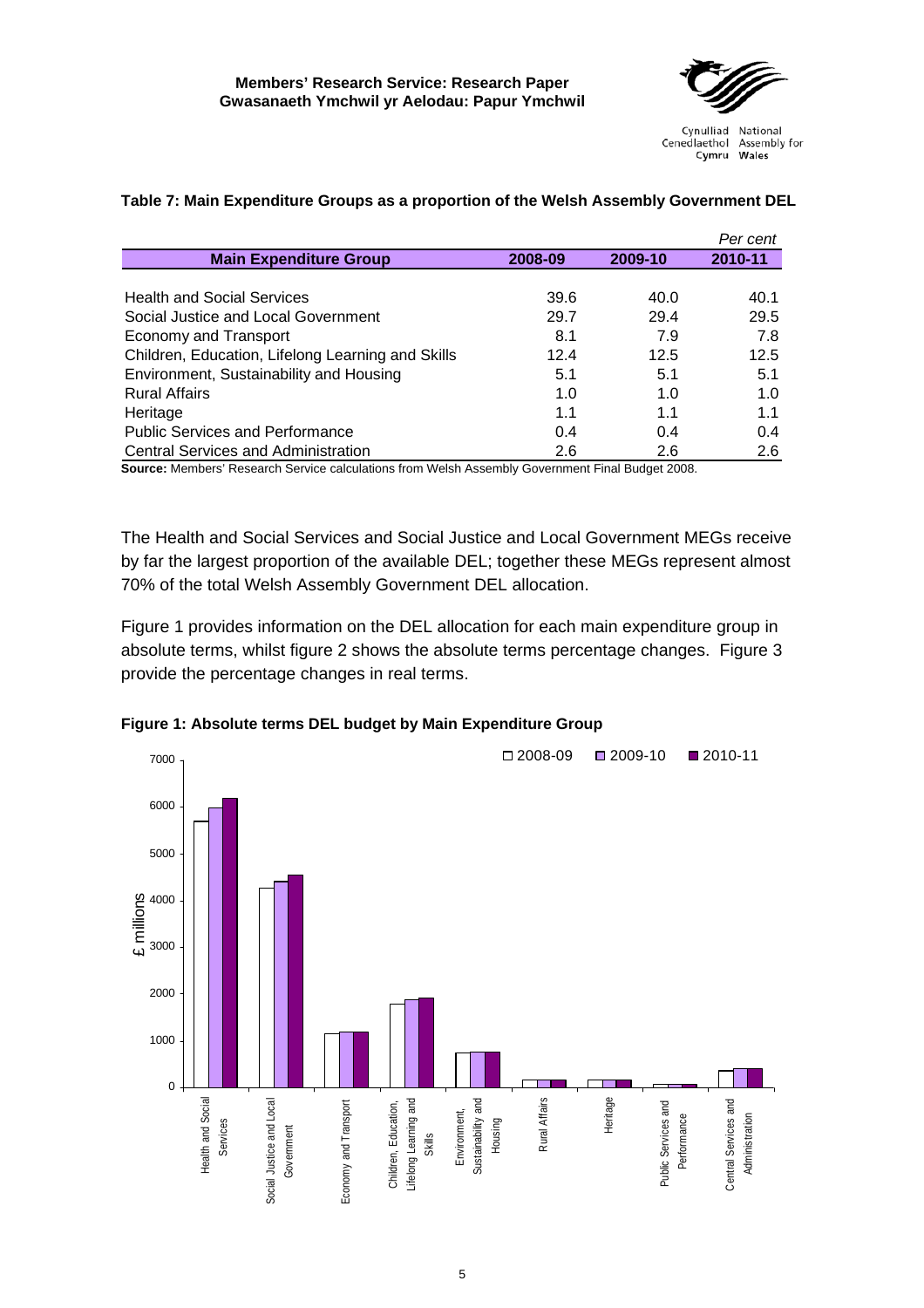



## **Figure 2: Absolute terms DEL changes by Main Expenditure Group**

**Figure 3: Real terms DEL changes by Main Expenditure Group** 

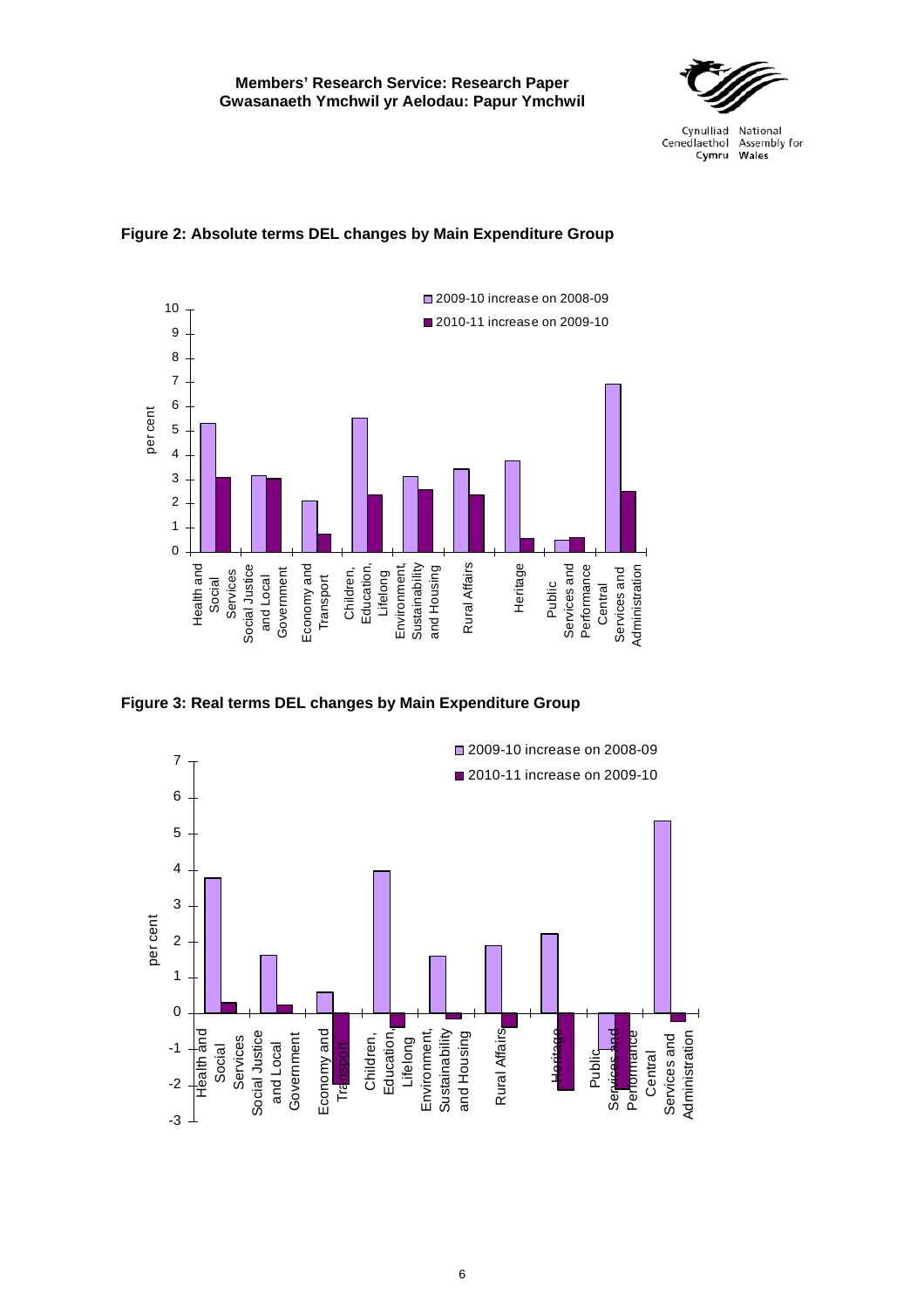

# <span id="page-14-0"></span>**4. Capital and Revenue DEL**

The budget documentation provides information on the split of DEL between revenue and capital by main expenditure group for 2009-10 and 2010-11.

# **4.1 Revenue DEL**

Revenue DEL provides for current expenditure, for example, funding for the pay of public sector workers and the purchase of consumable goods and services. Revenue DEL accounts for 89% of the total DEL allocation in 2009-10.

Table 8 shows revenue DEL in absolute terms, including year-on-year comparisons. Table 9 provides information on revenue DEL in real terms.

## **Table 8: Revenue DEL by Main Expenditure Group 2008-09 to 2010-11 in absolute terms**

|                                                   |               | <b>Budgets</b> |              |           | Year-on-year differences |           |          |
|---------------------------------------------------|---------------|----------------|--------------|-----------|--------------------------|-----------|----------|
|                                                   | 2008-09       | 2009-10        |              | 2009-10   | 2009-10                  | 2010-11   | 2010-11  |
| <b>Main Expenditure Group</b>                     | Final         | <b>Final</b>   | 2010-11      | increase  | increase                 | increase  | increase |
|                                                   | <b>Budget</b> | <b>Budget</b>  | $plans$ (£m) | on 2008-  | on 2008-                 | on 2009-  | on 2009- |
|                                                   | $(\text{Em})$ | (£m)           |              | $09$ (£m) | 09(%)                    | 10 $E(m)$ | 10(%)    |
|                                                   |               |                |              |           |                          |           |          |
| <b>Health and Social Services</b>                 | 5.358.3       | 5,620.4        | 5,837.8      | 262.1     | 4.9                      | 217.4     | 3.9      |
| Social Justice and Local Government               | 4.189.0       | 4.327.1        | 4.453.8      | 138.1     | 3.3                      | 126.7     | 2.9      |
| Economy and Transport                             | 692.6         | 718.1          | 725.7        | 25.5      | 3.7                      | 7.6       | 1.1      |
| Children, Education, Lifelong Learning and Skills | 1.554.0       | 1,648.3        | 1.694.3      | 94.3      | 6.1                      | 46.0      | 2.8      |
| Environment. Sustainability and Housing           | 331.3         | 350.2          | 372.0        | 18.9      | 5.7                      | 21.8      | 6.2      |
| <b>Rural Affairs</b>                              | 129.8         | 134.8          | 138.5        | 5.0       | 3.9                      | 3.6       | 2.7      |
| Heritage                                          | 140.6         | 145.2          | 146.5        | 4.5       | 3.2                      | 1.3       | 0.9      |
| Public Services and Performance                   | 59.1          | 59.3           | 59.7         | 0.3       | 0.5                      | 0.4       | 0.6      |
| Central Services and Administration               | 334.7         | 355.3          | 360.2        | 20.6      | 6.2                      | 5.0       | 1.4      |
| <b>Total DEL allocations</b>                      | 12.789.4      | 13.358.8       | 13.788.5     | 569.3     | 4.5                      | 429.7     | 3.2      |

**Source:** Members' Research Service calculations from Welsh Assembly Government Final Budget 2008.

#### **Table 9: Revenue DEL by Main Expenditure Group 2008-09 to 2010-11 in real terms**

|                                                   |                                                         | <b>Budgets</b>                                            |                         |                                              |                                          |                                              |                                          |
|---------------------------------------------------|---------------------------------------------------------|-----------------------------------------------------------|-------------------------|----------------------------------------------|------------------------------------------|----------------------------------------------|------------------------------------------|
| <b>Main Expenditure Group</b>                     | 2008-09<br>Final<br><b>Budget</b><br>(f <sub>em</sub> ) | 2009-10<br><b>Final</b><br><b>Budget</b><br>$(\text{Em})$ | 2010-11<br>$plans$ (£m) | 2009-10<br>increase<br>on 2008-<br>$09$ (£m) | 2009-10<br>increase<br>on 2008-<br>09(%) | 2010-11<br>increase<br>on 2009-<br>10 $E(m)$ | 2010-11<br>increase<br>on 2009-<br>10(%) |
| <b>Health and Social Services</b>                 | 5.358.3                                                 | 5.537.4                                                   | 5,597.6                 | 179.0                                        | 3.3                                      | 60.3                                         | 1.1                                      |
| Social Justice and Local Government               | 4,189.0                                                 | 4,263.1                                                   | 4.270.5                 | 74.2                                         | 1.8                                      | 7.4                                          | 0.2                                      |
| Economy and Transport                             | 692.6                                                   | 707.5                                                     | 695.8                   | 14.9                                         | 2.1                                      | $-11.7$                                      | $-1.7$                                   |
| Children, Education, Lifelong Learning and Skills | 1.554.0                                                 | 1.624.0                                                   | 1.624.6                 | 70.0                                         | 4.5                                      | 0.6                                          | 0.0                                      |
| Environment, Sustainability and Housing           | 331.3                                                   | 345.1                                                     | 356.7                   | 13.7                                         | 4.1                                      | 11.6                                         | 3.4                                      |
| <b>Rural Affairs</b>                              | 129.8                                                   | 132.8                                                     | 132.8                   | 3.0                                          | 2.3                                      | $-0.1$                                       | $-0.1$                                   |
| Heritage                                          | 140.6                                                   | 143.0                                                     | 140.5                   | 2.4                                          | 1.7                                      | $-2.5$                                       | $-1.8$                                   |
| <b>Public Services and Performance</b>            | 59.1                                                    | 58.5                                                      | 57.2                    | $-0.6$                                       | $-1.0$                                   | $-1.2$                                       | $-2.1$                                   |
| Central Services and Administration               | 334.7                                                   | 350.0                                                     | 345.4                   | 15.3                                         | 4.6                                      | $-4.6$                                       | $-1.3$                                   |
| <b>Total DEL allocations</b>                      | 12.789.4                                                | 13.161.4                                                  | 13.221.2                | 371.9                                        | 2.9                                      | 59.8                                         | 0.5                                      |

**Source:** Members' Research Service calculations from Welsh Assembly Government Final Budget 2008.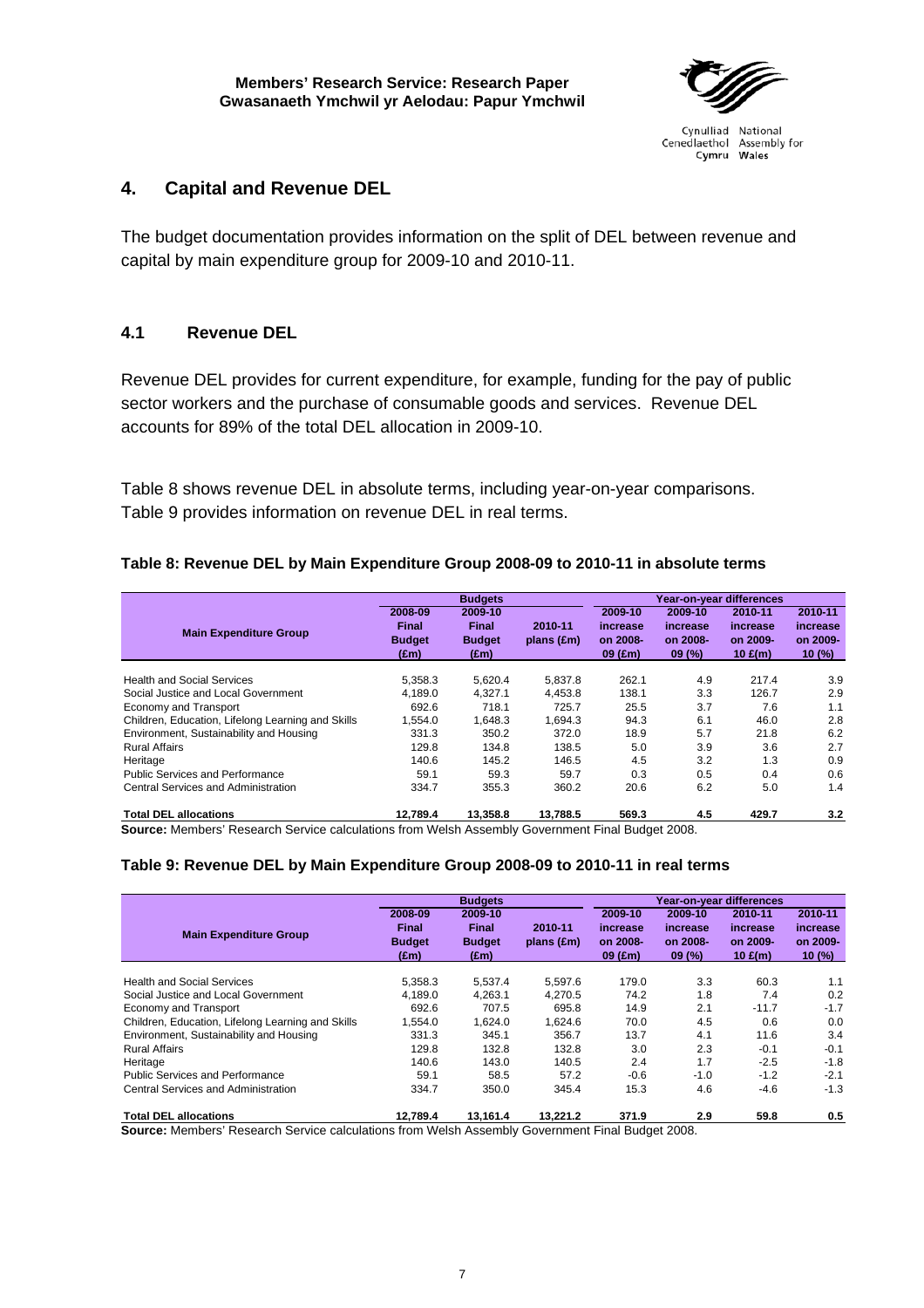#### **Members' Research Service: Research Paper Gwasanaeth Ymchwil yr Aelodau: Papur Ymchwil**



Cynulliad National Cenedlaethol Assembly for Cymru Wales

The absolute terms increase in revenue DEL in 2009-10 is 4.5% on the previous year, with a 3.2% increase proposed for 2010-11. The largest percentage increase in 2009-10 occurs in the Central Services and Administration MEG (6.2%); however the largest actual increase occurs in the Health and Social Services MEG.

In 2010-11 the largest proposed increase is for the Environment Sustainability and Housing MEG (6.2%).

Figures 4 and 5 show the absolute and real terms percentage changes in revenue DEL.



# **Figure 4: Absolute terms revenue DEL changes by Main Expenditure Group**

**Figure 5: Real terms revenue DEL changes by Main Expenditure Group** 

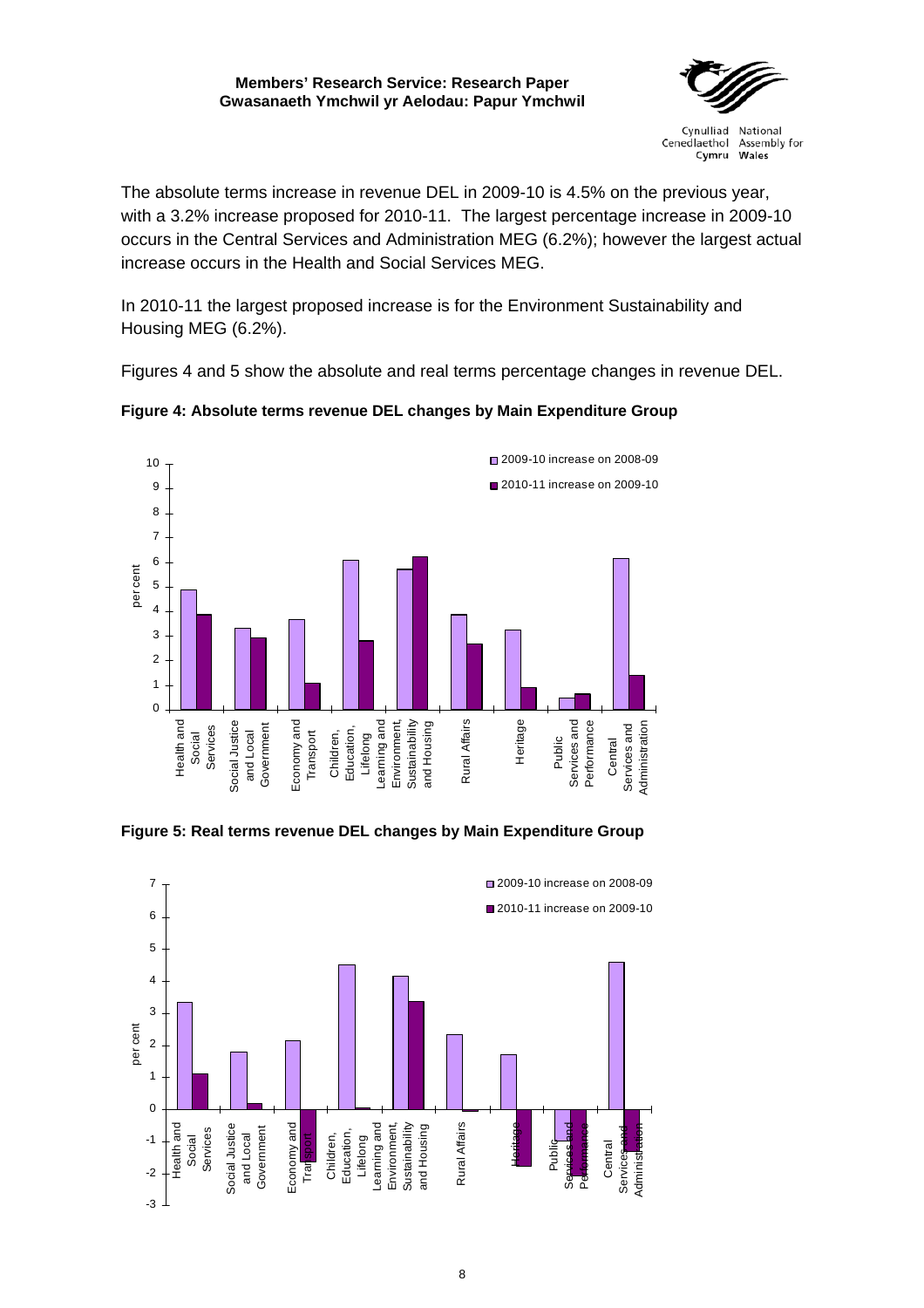

## <span id="page-16-0"></span>**4.2 Capital DEL**

Capital DEL provides for the purchase of physical assets, for example, a new building.

Table 10 shows capital DEL in absolute terms, including year-on-year comparisons. Table 11 provides information on capital DEL in real terms. Capital DEL accounts for 11% of the total DEL allocation in 2009-10.

#### **Table 10: Capital DEL by main expenditure group 2008-09 to 2010-11 in absolute terms**

|                                                   |                                                    | <b>Budgets</b>                                            |                                   |                                              |                                          |                                              |                                          |
|---------------------------------------------------|----------------------------------------------------|-----------------------------------------------------------|-----------------------------------|----------------------------------------------|------------------------------------------|----------------------------------------------|------------------------------------------|
| <b>Main Expenditure Group</b>                     | 2008-09<br>Final<br><b>Budget</b><br>$(\text{Em})$ | 2009-10<br><b>Final</b><br><b>Budget</b><br>$(\text{Em})$ | 2010-11<br>plans<br>$(\text{Em})$ | 2009-10<br>increase<br>on 2008-<br>$09$ (£m) | 2009-10<br>increase<br>on 2008-<br>09(%) | 2010-11<br>increase<br>on 2009-<br>10 $E(m)$ | 2010-11<br>increase<br>on 2009-<br>10(%) |
| <b>Health and Social Services</b>                 | 334.2                                              | 376.6                                                     | 340.1                             | 42.5                                         | 12.7                                     | $-36.5$                                      | $-9.7$                                   |
| Social Justice and Local Government               | 79.4                                               | 76.4                                                      | 82.0                              | $-3.0$                                       | $-3.8$                                   | 5.6                                          | 7.3                                      |
| Economy and Transport                             | 468.5                                              | 467.4                                                     | 468.5                             | $-1.1$                                       | $-0.2$                                   | 1.1                                          | 0.2                                      |
| Children, Education, Lifelong Learning and Skills | 223.9                                              | 227.6                                                     | 225.7                             | 3.8                                          | 1.7                                      | $-1.9$                                       | $-0.8$                                   |
| Environment, Sustainability and Housing           | 403.4                                              | 407.4                                                     | 405.4                             | 4.0                                          | 1.0                                      | $-2.0$                                       | $-0.5$                                   |
| <b>Rural Affairs</b>                              | 17.5                                               | 17.5                                                      | 17.5                              | 0.0                                          | 0.0                                      | 0.0                                          | 0.0                                      |
| Heritage                                          | 15.0                                               | 16.3                                                      | 15.9                              | 1.3                                          | 8.7                                      | $-0.4$                                       | $-2.7$                                   |
| <b>Public Services and Performance</b>            | 0.4                                                | 0.4                                                       | 0.4                               | 0.0                                          | 0.0                                      | 0.0                                          | 0.0                                      |
| Central Services and Administration               | 35.0<br>0.0                                        | 40.0<br>0.0                                               | 45.0<br>0.0                       | 5.0                                          | 14.3                                     | 5.0                                          | 12.5                                     |
| <b>Total DEL allocations</b>                      | 1.577.3                                            | 1.629.8                                                   | 1.600.6                           | 52.4                                         | 3.3                                      | $-29.2$                                      | $-1.8$                                   |

**Source:** Members' Research Service calculations from Welsh Assembly Government Final Budget 2008.

#### **Table 11: Capital DEL by main expenditure group 2008-09 to 2010-11 in real terms**

|                                                   |                                                           | <b>Budgets</b>                                            |                                   |                                              | Year-on-year differences                 |                                              |                                          |  |
|---------------------------------------------------|-----------------------------------------------------------|-----------------------------------------------------------|-----------------------------------|----------------------------------------------|------------------------------------------|----------------------------------------------|------------------------------------------|--|
| <b>Main Expenditure Group</b>                     | 2008-09<br><b>Final</b><br><b>Budget</b><br>$(\text{Em})$ | 2009-10<br><b>Final</b><br><b>Budget</b><br>$(\text{Em})$ | 2010-11<br>plans<br>$(\text{Em})$ | 2009-10<br>increase<br>on 2008-<br>$09$ (£m) | 2009-10<br>increase<br>on 2008-<br>09(%) | 2010-11<br>increase<br>on 2009-<br>10 $E(m)$ | 2010-11<br>increase<br>on 2009-<br>10(%) |  |
| <b>Health and Social Services</b>                 | 334.2                                                     | 371.0                                                     | 326.1                             | 36.9                                         | 11.0                                     | $-44.9$                                      | $-12.1$                                  |  |
| Social Justice and Local Government               | 79.4                                                      | 75.3                                                      | 78.7                              | $-4.1$                                       | $-5.2$                                   | 3.4                                          | 4.5                                      |  |
| Economy and Transport                             | 468.5                                                     | 460.5                                                     | 449.2                             | $-8.0$                                       | $-1.7$                                   | $-11.3$                                      | $-2.4$                                   |  |
| Children, Education, Lifelong Learning and Skills | 223.9                                                     | 224.3                                                     | 216.4                             | 0.4                                          | 0.2                                      | $-7.9$                                       | $-3.5$                                   |  |
| Environment, Sustainability and Housing           | 403.4                                                     | 401.3                                                     | 388.7                             | $-2.0$                                       | $-0.5$                                   | $-12.7$                                      | $-3.2$                                   |  |
| <b>Rural Affairs</b>                              | 17.5                                                      | 17.3                                                      | 16.8                              | $-0.3$                                       | $-1.5$                                   | $-0.5$                                       | $-2.7$                                   |  |
| Heritage                                          | 15.0                                                      | 16.1                                                      | 15.2                              | 1.1                                          | 7.1                                      | $-0.9$                                       | $-5.3$                                   |  |
| <b>Public Services and Performance</b>            | 0.4                                                       | 0.4                                                       | 0.4                               | 0.0                                          | $-1.5$                                   | 0.0                                          | $-2.7$                                   |  |
| <b>Central Services and Administration</b>        | 35.0<br>0.0                                               | 39.4                                                      | 43.2                              | 4.4                                          | 12.6                                     | 3.7                                          | 9.5                                      |  |
| <b>Total DEL allocations</b>                      | 1.577.3                                                   | 1.605.7                                                   | 1,534.7                           | 28.3                                         | 1.8                                      | $-71.0$                                      | $-4.4$                                   |  |

**Source:** Members' Research Service calculations from Welsh Assembly Government Final Budget 2008.

The absolute terms increase in capital DEL in 2009-10 is 3.3% on the previous year, with a 1.8% reduction budgeted for 2010-11. The largest percentage increase in 2009-10 occurs in the Central Services and Administration MEG (14.3%), followed by Health and Social Services (12.7%). There are reductions planned in the Social Justice and Local Government (3.8%) and Economy and Transport (0.2%) MEGs.

In 2010-11 there are proposed increases for Central Services and Administration (12.5%) and Social Justice and Local Government (7.3%) MEGs. There are reductions planned for the Health and Social Services (9.7%) and Heritage (2.7%) MEGs, in comparison with the previous year.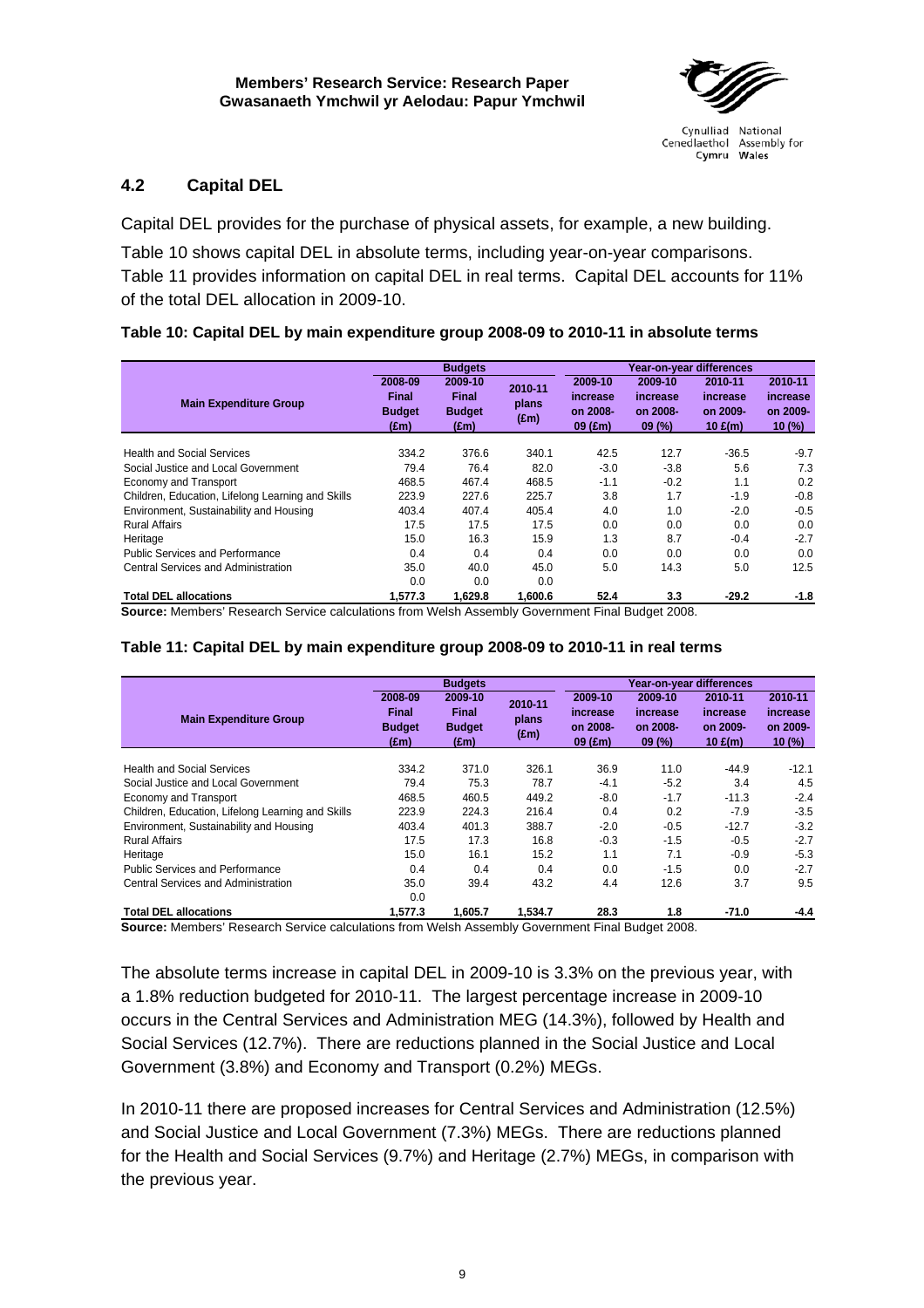

Cenedlaethol Assembly for Cymru Wales

# <span id="page-17-0"></span>**5. Comparison of Final Budget 2008 with Draft Budget 2008**

## **5.1 Overall changes**

Table 12 provides information on changes between the draft budget proposals and the Final Budget 2008. Note that these figures are expressed in absolute terms.

#### **Table 12: Comparison of draft budget proposals and Final Budget 2008 for revenue and capital DEL**

|                                                             |               |               |                   |               |               | £000s             |
|-------------------------------------------------------------|---------------|---------------|-------------------|---------------|---------------|-------------------|
|                                                             |               | 2009-10       |                   |               | 2010-11       |                   |
| <b>Main Expenditure Group</b>                               | <b>Draft</b>  | <b>Final</b>  | <b>Difference</b> | <b>Draft</b>  | <b>Final</b>  | <b>Difference</b> |
|                                                             | <b>Budget</b> | <b>Budget</b> | (£000s)           | <b>Budget</b> | <b>Budget</b> | (£000s)           |
|                                                             |               |               |                   |               |               |                   |
| <b>Health and Social Services</b>                           | 5,995,361     | 5,995,036     | $-325$            | 6.178.285     | 6,177,960     | $-325$            |
| Social Justice and Local Government                         | 4,399,756     | 4,403,494     | 3,738             | 4,529,232     | 4,535,813     | 6,581             |
| Economy and Transport                                       | 1,189,249     | 1,185,511     | $-3,738$          | 1,200,746     | 1,194,165     | $-6,581$          |
| Children, Education, Lifelong Learning and Skills           | 1,876,105     | 1,875,967     | -138              | 1,920,152     | 1,920,014     | $-138$            |
| Environment, Sustainability and Housing                     | 757,598       | 757,598       | 0                 | 777,360       | 777,360       | $\Omega$          |
| <b>Rural Affairs</b>                                        | 152,371       | 152,371       | 0                 | 155,990       | 155,990       | $\Omega$          |
| Heritage                                                    | 161.463       | 161.463       | $\Omega$          | 162,358       | 162,358       | $\Omega$          |
| Public Services and Performance                             | 59.460        | 59.785        | 325               | 59,826        | 60.151        | 325               |
| Central Services and Administration                         | 394,551       | 395,327       | 776               | 404,505       | 405,281       | 776               |
| <b>Total allocated to Assembly Government Departments</b>   | 14,985,914    | 14,986,552    | 638               | 15,388,454    | 15,389,092    | 638               |
| Revenue reserves                                            | 134,150       | 132,485       | $-1,665$          | 353,048       | 351,361       | $-1,687$          |
| Capital reserves available for Strategic Capital Investment | 49,419        | 49,509        | 90                | 239,040       | 239,130       | 90                |
| Assembly Commission                                         | 47,751        | 47,751        | $\Omega$          | 50,588        | 50,588        | $\Omega$          |
| <b>Auditor General for Wales</b>                            | 4,900         | 5,047         | 147               | 4,900         | 5,047         | 147               |
| Public Services Ombudsman for Wales                         | 3,142         | 3,279         | 137               | 3,142         | 3,279         | 137               |
| Direct charges                                              | $\Omega$      | 653           | 653               | 0             | 675           | 675               |
| <b>Total Expenditure within Wales DEL budget</b>            | 15,225,276    | 15,225,276    | 0                 | 16,039,172    | 16,039,172    | 0                 |

**Source:** Members' Research Service calculations from Welsh Assembly Government Final Budget 2008.

The total expenditure within the DEL budget allocation for 2009-10 remains unchanged from the draft budget proposals to the Final Budget.

The Final Budget plans for total DEL allocations to Assembly Government Departments for 2009-10 are £638,000 higher than that stated in the draft budget proposals. This represents a transfer from the revenue reserves to the Central Services and Administration MEG.

The revenue reserves are reduced by £1.665 million in 2009-10 and £1.687 million in 2010-11, in comparison to plans detailed in the draft budget. This reflects:

- the transfer out of £638,000 to Central Services and Administration MEG in both years;
- the separation of the Direct Charges on the Welsh Consolidated Fund in both years (£653,000 in 2009-10 and £675,000 in 2010-11);
- additional resources requested by the Auditor General for Wales (£147,000 in both years); and
- additional resources requested by the Public Services Ombudsman (£227,000 in both years).

The capital reserves have increased by £90,000 each year as compared with plans in the draft budget. This is due to a reduction in the capital requested by the Public Services Ombudsman for Wales.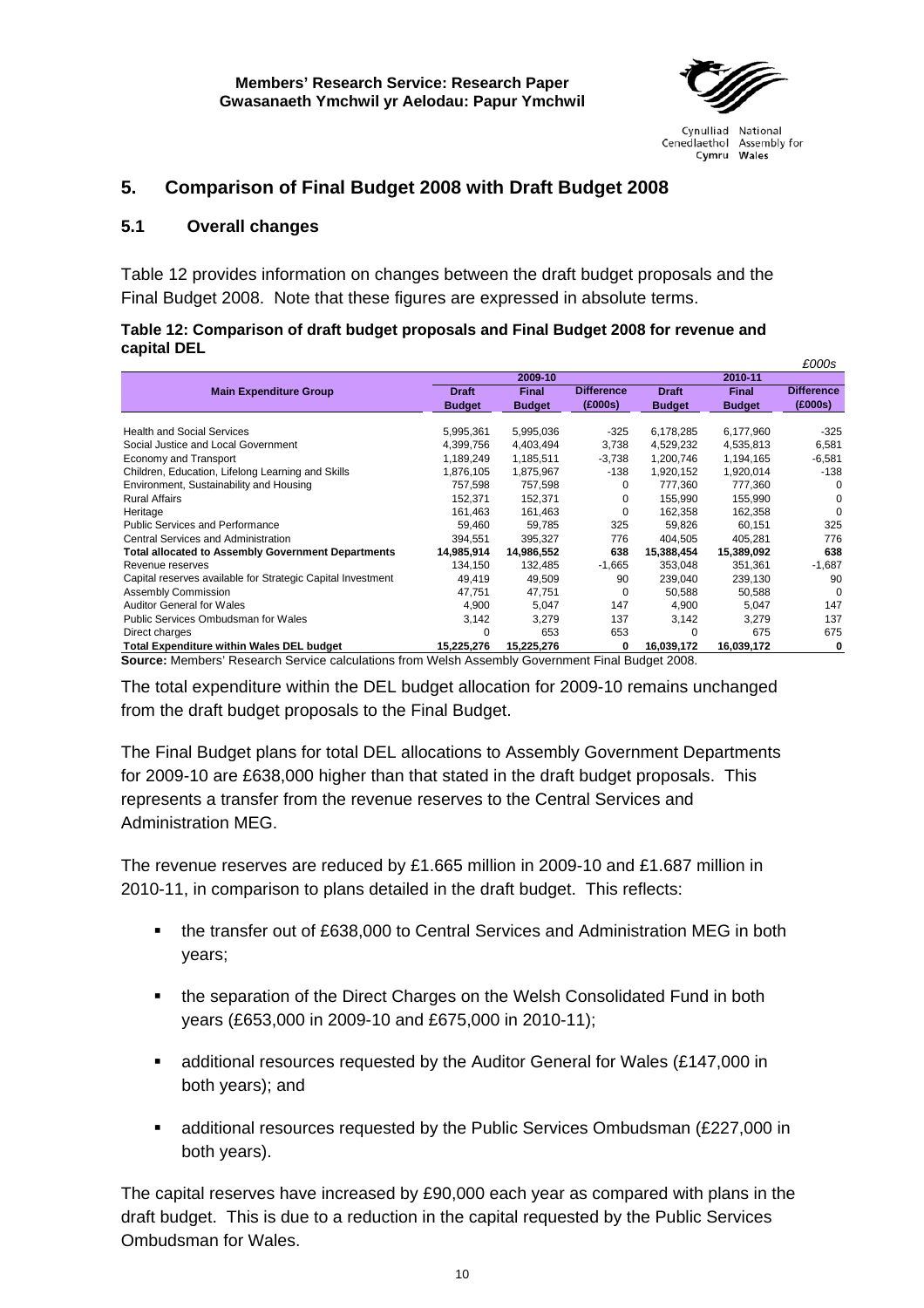

*£000s* 

# <span id="page-18-0"></span>**5.2 Revenue DEL changes**

Table 13 provides information on changes for revenue DEL between the draft budget proposals and the Final Budget.

#### **Table 13: Comparison of revenue DEL allocations in draft budget proposals and Final Budget**

|                                                   |               |               |                   |               |               | <i><b>LUUUS</b></i> |
|---------------------------------------------------|---------------|---------------|-------------------|---------------|---------------|---------------------|
|                                                   |               | 2009-10       |                   |               | 2010-11       |                     |
| <b>Main Expenditure Group</b>                     | <b>Draft</b>  | <b>Final</b>  | <b>Difference</b> | <b>Draft</b>  | <b>Final</b>  | <b>Difference</b>   |
|                                                   | <b>Budget</b> | <b>Budget</b> | (£000s)           | <b>Budget</b> | <b>Budget</b> | (£000s)             |
|                                                   |               |               |                   |               |               |                     |
| <b>Health and Social Services</b>                 | 5.620.747     | 5.620.422     | $-325$            | 5.838.171     | 5,837,846     | $-325$              |
| Social Justice and Local Government               | 4.323.325     | 4.327.063     | 3.738             | 4.447.201     | 4.453.782     | 6,581               |
| Economy and Transport                             | 721,844       | 718,106       | $-3,738$          | 732,251       | 725,670       | $-6,581$            |
| Children, Education, Lifelong Learning and Skills | 1.648.464     | 1.648.326     | $-138$            | 1.694.441     | 1.694.303     | $-138$              |
| Environment, Sustainability and Housing           | 350.233       | 350.233       | 0                 | 371,995       | 371.995       | 0                   |
| <b>Rural Affairs</b>                              | 134.835       | 134,835       | 0                 | 138.454       | 138.454       | $\mathbf 0$         |
| Heritage                                          | 145.166       | 145,166       | 0                 | 146.507       | 146,507       | 0                   |
| Public Services and Performance                   | 59.015        | 59.340        | 325               | 59.381        | 59.706        | 325                 |
| Central Services and Administration               | 354.518       | 355.294       | 776               | 359.472       | 360.248       | 776                 |
| <b>Total DEL allocations</b>                      | 13,358,147    | 13,358,785    | 638               | 13.787.873    | 13,788,511    | 638                 |

**Source:** Members' Research Service calculations from Welsh Assembly Government Final Budget 2008.

As stated above, the total DEL allocations are £638,000 higher than proposed in the draft budget in both years, due to a transfer from revenue reserves to the Central Services and Administration MEG. The changes to each MEG are detailed as follows:

## *Health and Social Services (HSS)*

This MEG shows a reduction of £325,000 in both years, in comparison to proposals in the draft budget. This is accounted for by:

 a transfer of £325,000, in both years, from the Mental Health spending programme area (SPA) to the Public Services and Performance MEG. This is provision for the Mental Health Act Commission.

There have also been transfers between SPAs within the HSS MEG, reflecting an internal reprioritisation exercise. However, the net effect of these changes has no impact on the overall revenue DEL allocation.

# *Social Justice and Local Government (SJLG)*

This MEG shows an increase of £3.7 million in 2009-10 and £6.6 million in 2010-11 in comparison with proposals in the draft budget. This is accounted for by:

 a transfer from the Economy and Transport MEG to the Local Authority SPA (Revenue Support Grant budget expenditure line) to provide for the implementation of provision of extended primary school transport.

Further transfers have occurred between SPAs within this MEG, however the net effect of these changes has no impact on the overall revenue DEL.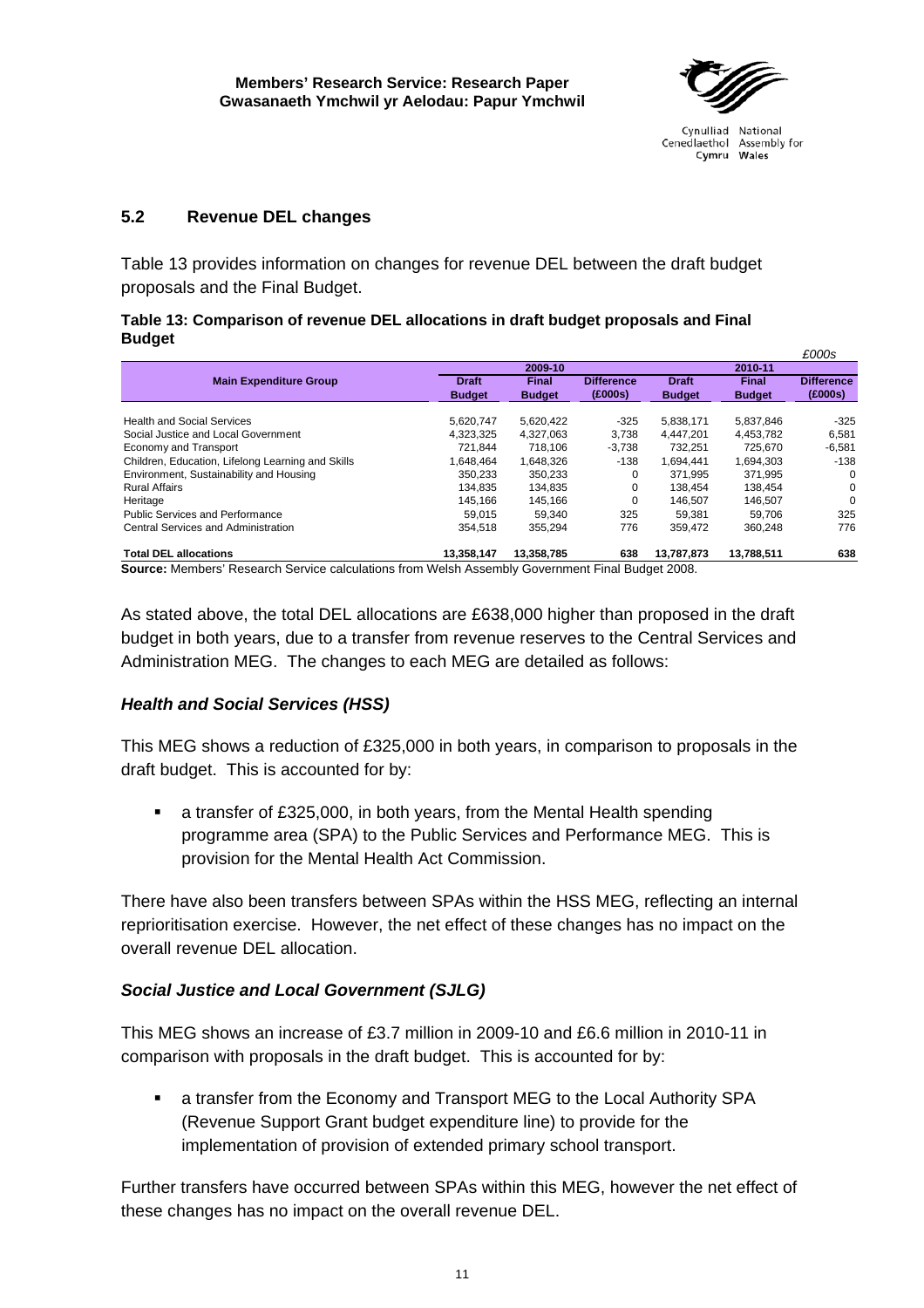

# *Economy and Transport (ET)*

This MEG shows a reduction of £3.7 million in 2009-10 and £6.6 million in 2010-11 in comparison with proposals in the draft budget. This reflects the transfers, detailed above, to the Social Justice and Local Government MEG. These transfers have been made from the Improving Integration and Service Delivery of Local Transport SPA.

There have been no further changes within this MEG since the draft budget proposals.

# *Children, Education, Lifelong Learning and Skills (CELLS)*

This MEG shows a reduction of £138,000 in both years in comparison with proposals in the draft budget. This is accounted for by:

- a transfer out of £113,000 in both years from the Learner Attainment SPA to the Central Services and Administration MEG; this is to provide for efficiencies identified for communication and marketing functions resulting from the merger of ELWA and ACCAC with the Welsh Assembly Government; and
- a transfer out of £25,000 in both years from the Skills for a Prosperous Wales SPA to the Central Services and Administration MEG; this is to provide for translation services from the basic skills budget.

Further transfers have occurred between SPAs within this MEG, however the net effect of these changes has no impact on the overall revenue DEL.

## *Public Services and Performance*

This MEG shows an increase of £325,000 in both years in comparison with proposals in the draft budget. This is accounted for by:

 a transfer in of £325,000 in both years to the Inspectorates SPA from the Health and Social Services MEG (as detailed above) for the Mental Health Act Commission.

## *Central Services and Administration*

This MEG shows an increase of £776,000 in both years in comparison with proposals in the draft budget. This is accounted for by:

- a transfer of £113,000 in both years to the Other Central Administration Costs SPA from the Children, Education, Lifelong Learning and Skills MEG (as detailed above);
- a transfer of £25,000 in both years to the Other Central Administration Costs SPA from the Children, Education, Lifelong Learning and Skills MEG (as detailed above);and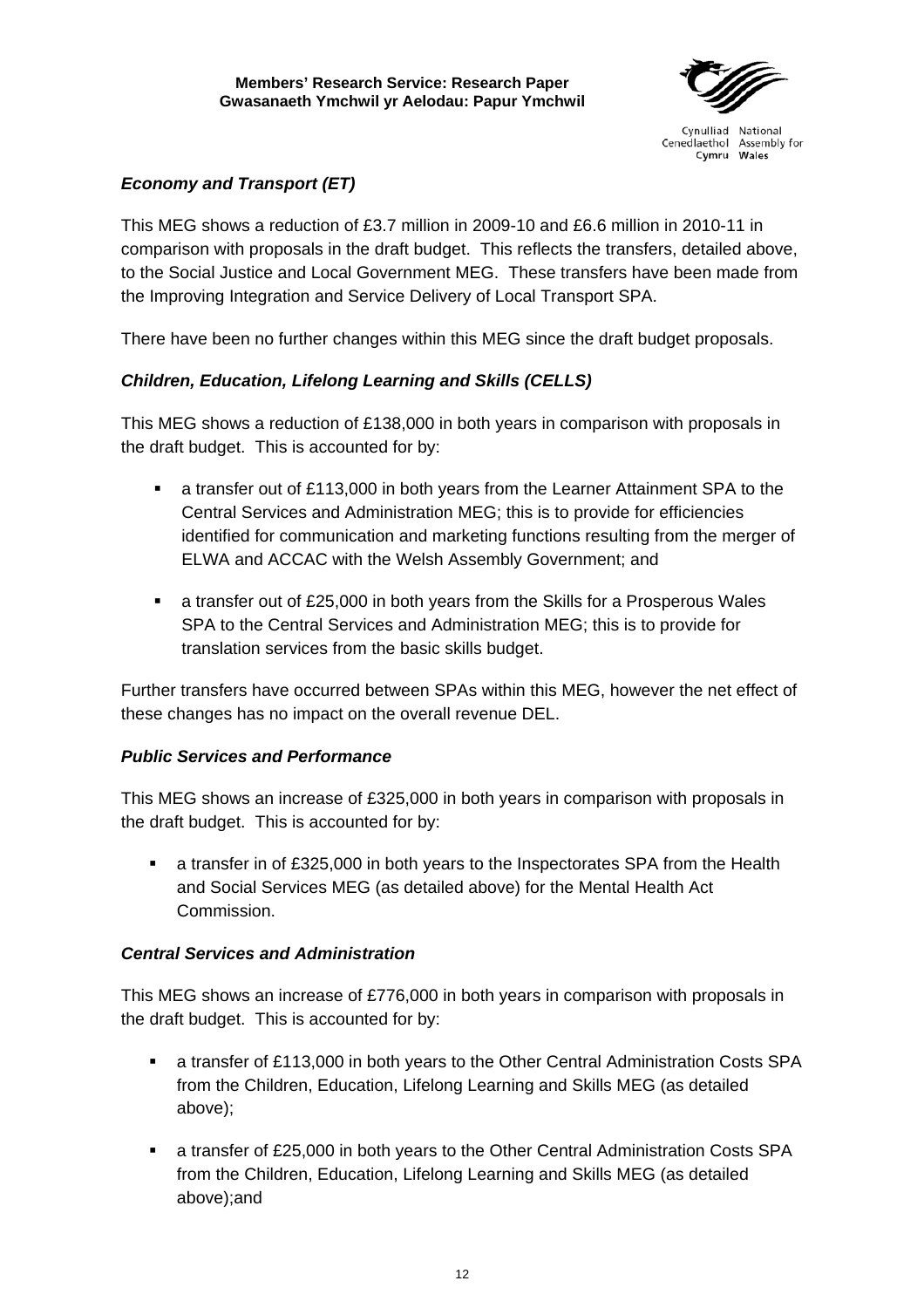**Members' Research Service: Research Paper Gwasanaeth Ymchwil yr Aelodau: Papur Ymchwil** 



Cynulliad National Cenedlaethol Assembly for Cymru Wales

<span id="page-20-0"></span> a transfer of £638,000 in both years to the Ministerial Services SPA from the revenue reserve; this is to provide the Welsh Assembly Government's contribution to a UK wide contract for digital imagery.<sup>[7](#page-20-1)</sup> Further transfers have occurred between SPAs within this MEG, however the net effect of these changes has no impact on the overall revenue DEL.

## **5.3 Capital DEL changes**

There have been no changes to capital DEL allocations between the draft budget and the final budget.

Table 14 provides information showing capital DEL allocations in the draft budget proposals and the Final Budget.

#### **Table 14: Comparison of capital DEL allocations in draft budget proposals and Final Budget**

|                                                   |               |               |                   |               |               | £000s             |  |
|---------------------------------------------------|---------------|---------------|-------------------|---------------|---------------|-------------------|--|
|                                                   |               | 2009-10       |                   |               | 2010-11       |                   |  |
| <b>Main Expenditure Group</b>                     | <b>Draft</b>  | <b>Final</b>  | <b>Difference</b> | <b>Draft</b>  | <b>Final</b>  | <b>Difference</b> |  |
|                                                   | <b>Budget</b> | <b>Budget</b> | (£000s)           | <b>Budget</b> | <b>Budget</b> | (£000s)           |  |
| <b>Health and Social Services</b>                 | 374.614       | 374.614       | 0                 | 340.114       | 340,114       | 0                 |  |
| Social Justice and Local Government               | 76.431        | 76.431        | 0                 | 82.031        | 82.031        | 0                 |  |
| Economy and Transport                             | 467.405       | 467.405       | 0                 | 468.495       | 468.495       | 0                 |  |
| Children, Education, Lifelong Learning and Skills | 227.641       | 227.641       | 0                 | 225.711       | 225.711       | 0                 |  |
| Environment, Sustainability and Housing           | 407.365       | 407.365       | 0                 | 405.365       | 405.365       | 0                 |  |
| <b>Rural Affairs</b>                              | 17.536        | 17.536        | 0                 | 17.536        | 17,536        | 0                 |  |
| Heritage                                          | 16,297        | 16.297        | 0                 | 15.851        | 15,851        | 0                 |  |
| <b>Public Services and Performance</b>            | 445           | 445           | 0                 | 445           | 445           | $\Omega$          |  |
| Central Services and Administration               | 40.033        | 40,033        | 0                 | 45.033        | 45,033        | 0                 |  |
| <b>Total DEL allocations</b>                      | 1.627.767     | 1.627.767     | 0                 | 1.600.581     | 1,600,581     | 0                 |  |

**Source:** Members' Research Service calculations from Welsh Assembly Government Final Budget 2008.

<span id="page-20-1"></span> 7 This has come from the Department of Communities and Local Government and was included in the UK Main Estimates.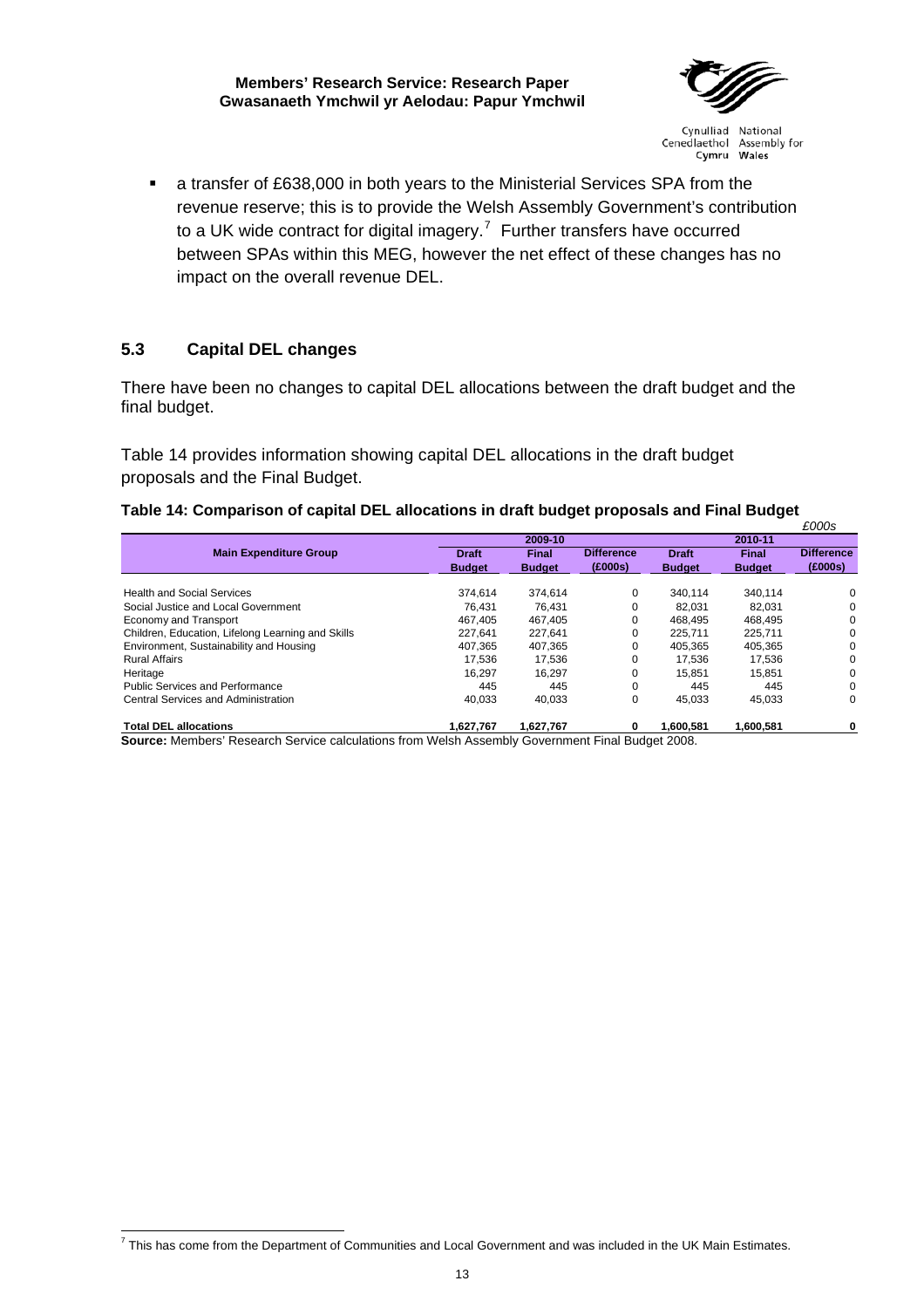

# <span id="page-21-0"></span>**6. Reserves and end year flexibility (EYF)**

Table 12 on page 10, shows that the Welsh Assembly Government had set aside £183.6 million DEL as the 2009-10 reserve in the draft budget. Of this £134.2 million was revenue DEL and £49.4 million was capital DEL. The Final Budget amends these amounts to £132.5 million revenue and £49.5 million capital, giving a total of £182.0 million in unallocated reserve. This represents 1.2% of the total Wales DEL budget.

The reason for setting aside DEL in this way is partly to provide for a degree of prudence in order to cope with additional demands that may arise during the year. As the year progresses, most of this reserve can be expected to be allocated by way of supplementary budget motions.

The Welsh Assembly Government, in the same manner as other devolved administrations and UK Government departments, is able to carry forward any unspent provision between financial years under EYF arrangements. Details of the levels of EYF for each devolved administration and UK Government department are published each July in the Treasury's Public Expenditure Outturn White Paper.<sup>[8](#page-21-1)</sup> EYF monies held at Treasury on behalf of the Welsh Assembly Government according to the latest figures totalled £900 million at the end of 2007-08. The Final Budget states that there are no changes to the EYF resources, which were detailed at the time of the draft budget.

EYF originates from unspent DEL, thus the amounts carried forward are split into revenue and capital. As revenue DEL contains an element of non-cash<sup>[9](#page-21-2)</sup> resources, (such as depreciation and interest on capital), the revenue portion of EYF can be similarly split. Thus of the £900m EYF: £512m is non-cash, £224m is capital and £164m is revenue EYF.

The timing and use of carried forward EYF is a matter for agreement with the Treasury. Until the Treasury has agreed that carried forward EYF can be added to DEL for the current financial year, onward allocations cannot be made. The Welsh Assembly Government have stated that they fully intend to use EYF stocks between 2008-09 and 2010-11, with the capital element being allocated to the Strategic Capital Investment Framework. No EYF has yet been handed over by the Treasury in 2008-09 (this is normally effected by the Winter and Spring estimates).

 <sup>8</sup> [HM Treasury, Public Expenditure Outturn White Paper July 2008\)](http://www.hm-treasury.gov.uk/d/1(10).pdf) [as at 3 December 2008]. Table 6 in this document

<span id="page-21-2"></span><span id="page-21-1"></span>shows the carry forward of DEL EYF.<br><sup>9</sup> **Non cash** refers to costs not reflected by cash transactions. These items are included in budgets to ensure the budget reflects the full economic cost of activities, even though there is not a direct link to cash flow in the relevant period. These will either never require a cash payment as such (eg depreciation and cost of capital charges), or will only give rise to cash payments in future years (eg provisions). **Near cash** is a control total used by HM Treasury; it is defined as an accruals measure of transactions that normally turns to cash flow soon. The main components of near cash are pay, current procurement, etc. Near cash excludes non cash costs. Departments may switch from non cash to near cash within the resource DEL in accordance with HM Treasury procedures and detailed in Chapters 1 and 5 of HM Treasury's Consolidated [Budgeting Guidance](http://www.hm-treasury.gov.uk/d/consolidated_budguid010208.pdf). Briefly, departments are free to switch provision from near cash to non cash within resource DEL. However, switching provision from non cash to near cash must be done in accordance with HM Treasury procedures (can switch up to £20m, all other transfers must have HM Treasury approval).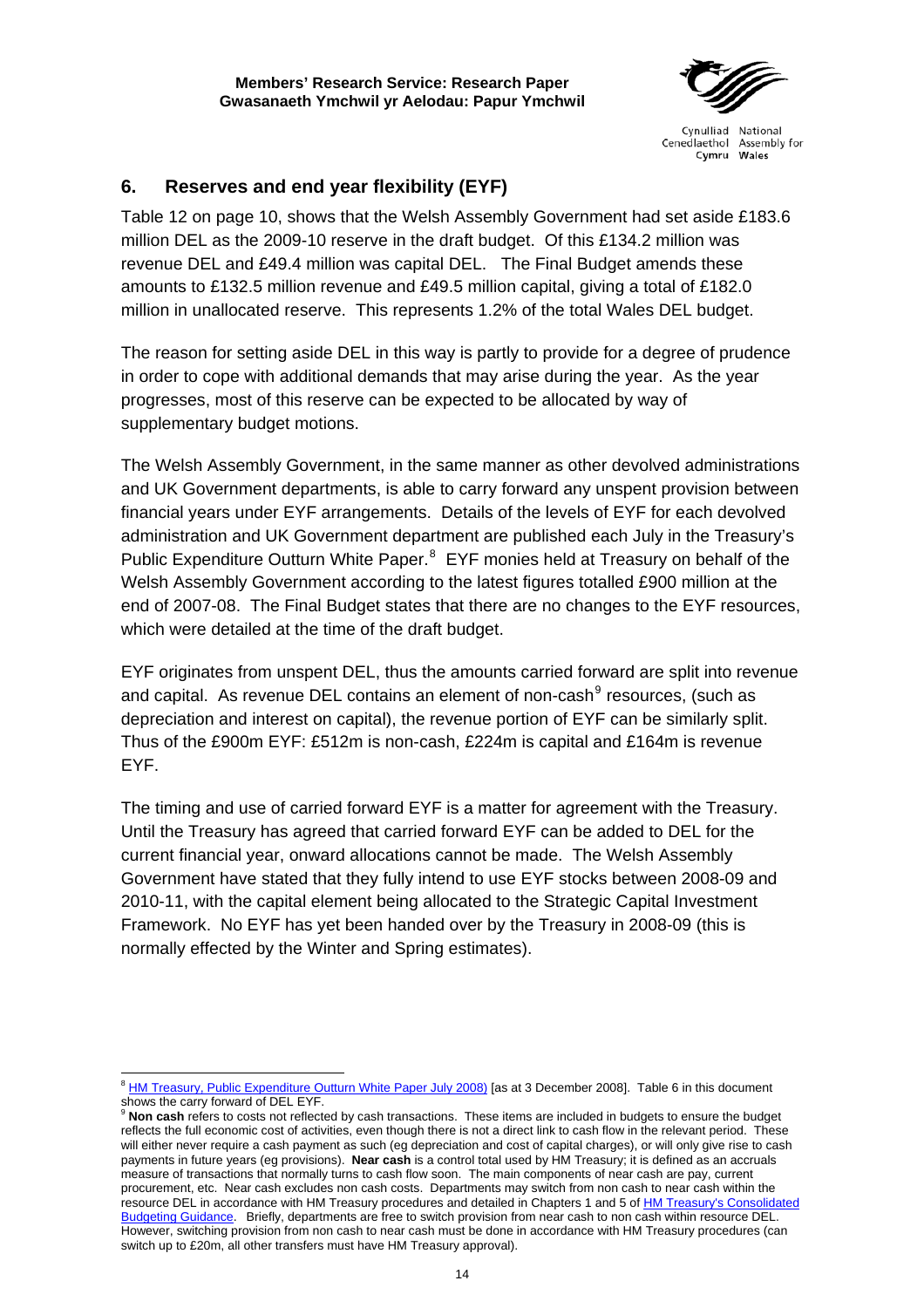

# <span id="page-22-0"></span>**Annex A Strategic Capital Investment Framework (SCIF)**

In his written statement on the Final Budget, the Minister also announced the first tranche of projects to be taken forward under the SCIF.<sup>[10](#page-22-1)</sup> This first tranche consists of 19 projects/programmes spread across six themes, summarised as follows:

#### **Regeneration – projects helping to create a positive future for disadvantaged communities, with SCIF contributions up to :**

- £42m to deliver an estimated further 400 affordable homes across Wales;
- £12m to transform the Heads of the Valleys into a low-carbon region, through supporting the development, manufacture and installation of low carbon technologies and measures;
- £10m support for the local authority South East Wales Shared Services project. This exercise will develop shared HR, payroll and training services. The invest to save project will release substantial resources for re-investment in front line services;
- £2m for a new all-Wales cultural heritage initiative, providing work in heritage building conservation and stimulating cultural tourism.

#### **Positive lifestyles – projects helping to improve the health of people across Wales, with SCIF contributions up to:**

- £70m towards a major investment to enhance hospital services in Swansea;#
- £16m towards a new programme to improve primary healthcare across Wales; and
- £8m towards the construction of a new health and wellbeing centre in Merthyr Tydfil.

#### **Climate change – projects helping to reduce our emissions of greenhouse gases and safeguard our country and planet for future generations, with SCIF contributions up to:**

- £4m for a pan-Wales network of anaerobic digestion waste treatment plants;
- £26m for an all-Wales low carbon building project to promote energy efficiency and the use of renewable energy in homes and businesses; and
- in addition, wood energy schemes will be incorporated, wherever appropriate, in the projects in this first tranche.

#### **Sustainable transport – projects helping to improve our transport networks to improve access to employment, leisure and key public services in a sustainable way with SCIF contributions up to:**

- £27m for major investment in rail infrastructure to improve north-south services;
- £20m to double the rail track between Gowerton and Loughor; and
- £9m towards the pre-construction development costs of dualling the Heads of the Valleys road between Tredegar and Brynmawr.

<span id="page-22-1"></span> <sup>10</sup> [Welsh Assembly Government, Andrew Davies \(Minister for Finance and Public Service Delivery\),](http://wales.gov.uk/about/cabinet/cabinetstatements/2008/2777834/?lang=en) *Final Budget 2009-10*, [Cabinet \(Written\) Statement, 2nd December 2008.](http://wales.gov.uk/about/cabinet/cabinetstatements/2008/2777834/?lang=en) [as at 3 December 2008].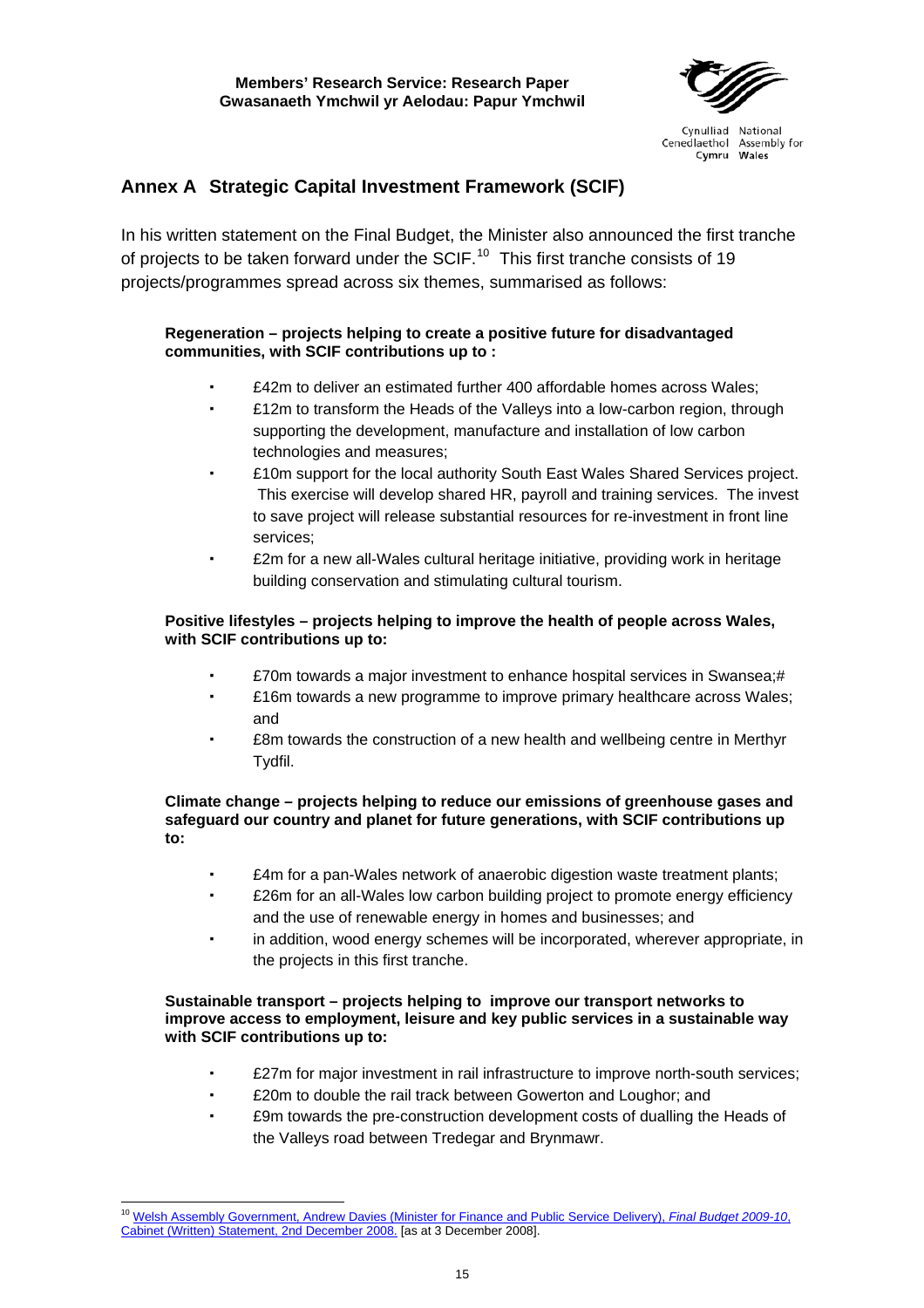

#### **Resilience – projects aimed at ensuring Wales is prepared for new, 21st century challenges, with SCIF contributions up to:**

- £59m to the the all-Wales pandemic flu preparedness project, which will develop a strategic national asset to help Wales in the event of a flu pandemic;
- £3m towards creating hazard area response teams, enhancing the capability of the ambulance service to respond to significant emergencies such as chemical or biological incidents; and
- £8m for accelerating improvements to flood / coastal defences across Wales.

**Skills development and the knowledge economy - projects helping people and businesses to thrive through improving skills and our knowledge base.** SCIF will help to initiate a new long-term 21st century schools capital programme, which will underpin a transformation of the learning environment for children across Wales.

Within this schools capital programme, three exemplar projects in Wrexham, Newport and Blaenavon will receive early funding, with contributions from SCIF of up to £5m, £15m and £4m respectively. These projects will help to integrate public services for local communities – for example, the Blaenavon Education and Community Campus will provide educational, health, leisure and community services from a single facility.

The Minister goes on to state that these projects are expected to receive investment of £350 million from the SCIF. However this figure is planned to double, by way of investment from existing departmental capital budgets, other parts of the public sector and the private and voluntary sectors.

With reference to the timing of this funding the Minister states that:

Nearly £50m SCIF funding will be invested this year, of which around £30m is expected to offer immediate benefits to the Welsh economy in these difficult times.

# **However, with the exception on the pandemic flu preparedness project (which has been allocated to the NHS Allocations – Capital SPA), specific allocations have not been made in the Final Budget 2008**. The Minister states that:

Allocations to projects and departments will be made on the back of appraisal and approval of the full business cases, and formalised through Supplementary Budgets at the appropriate time.